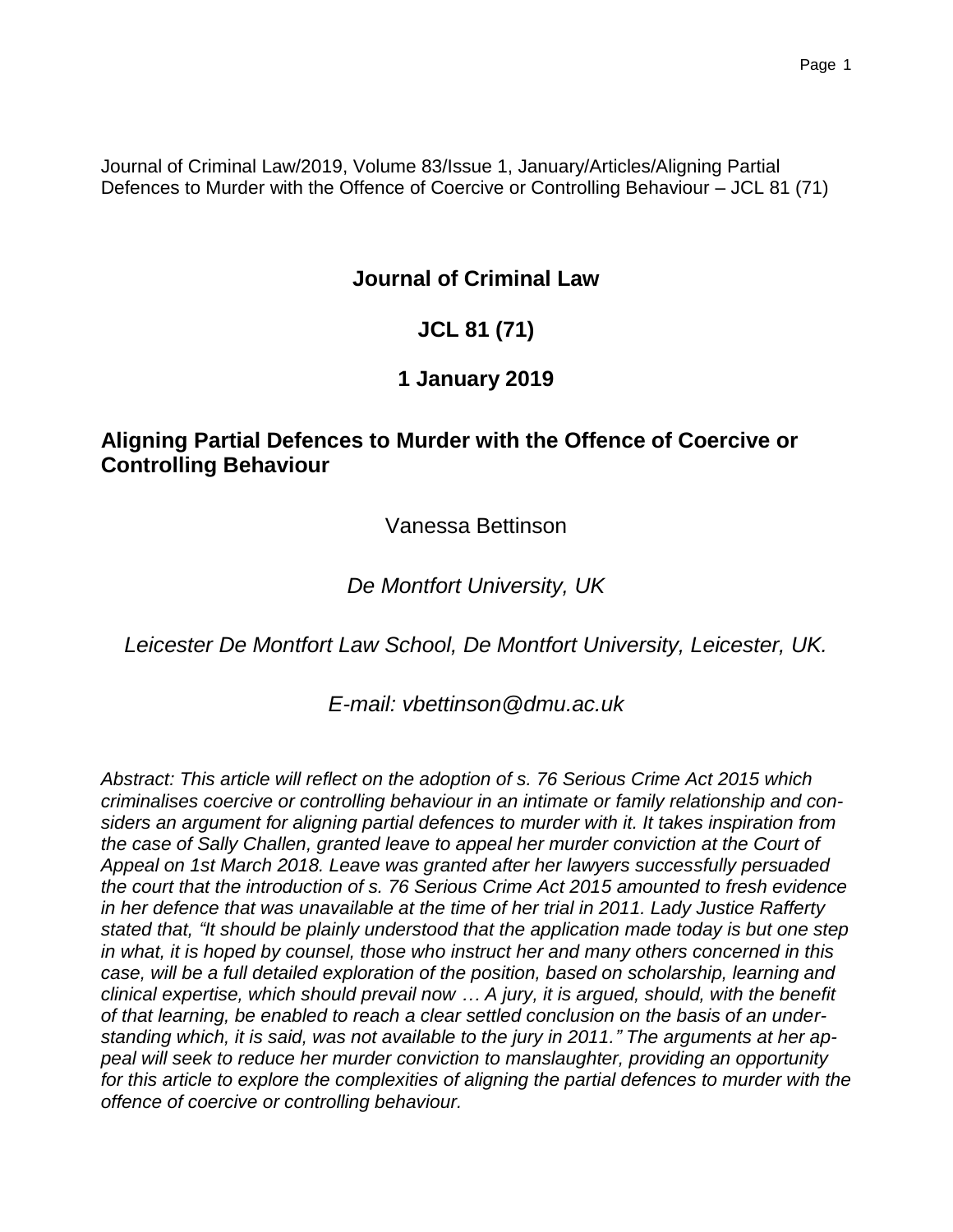### *Keywords: Coercive control, domestic violence, abuse, voluntary manslaughter*

Sally Challen was convicted of murdering her husband in 2011, after unsuccessfully pleading diminished responsibility manslaughter. According to the organisation Justice for Women, Challen experienced many years of psychological torment by her husband, which would now be understood as coercive control. Indeed, such behaviours are criminalised under the Serious Crime Act 2015, s. 76 where they cause a person to fear that violence would be used against them on at least two occasions or where it adversely affects their day-to-day life. The recent adoption of the offence represents a milestone in the criminal law's recognition of the real experiences of many victims of domestic violence and was not

### 72

available at the time of Challen's trial for murder.<sup>1</sup> The Court of Appeal has granted leave to appeal against the conviction, persuaded by the argument that such an 'advance in understanding amounts to fresh evidence in the same way that advancement of science such as DNA can result in the undermining of the safety of a conviction'.<sup>2</sup> The case will therefore lead the court to consider the coerced and controlled victim of domestic violence who kills their abuser in the context of partial defences to murder. The literature extensively examining the availability of partial defences to battered women who kill predates the introduction of the s. 76 offence. Consequently, the debate has focused on victims of domestic violence who fear physical violence following a sustained period of ongoing abuse characterised by violence or threats of violence.<sup>3</sup> With the introduction of the offence, the law recognises that the lived experiences of a domestic violence victim may centre on psychological behaviours that undermine the victim's autonomy.<sup>4</sup> The tactics adopted by the perpetrator may or may not include physical or sexual violence or threats of it, but nonetheless have a profound effect upon the victim's well-being. It is this aspect of the Challen case that offers a fresh opportunity to explore the operation of partial defences to murder in the context of domestic violence and it is argued that they should be interpreted as far as is possible to align with the offence, promoting a coherent and consistent legal approach. Efforts to achieve alignment could negate any urgent need to develop a specific partial defence to murder based on coercive control. However, given the unique impact of coercive and controlling behaviour, a discrete defence ought to be considered. It is fair that the vulnerability of a coerced and controlled victim by an intimate partner is consistently recognised when they enter the criminal justice system as a victim or a vulnerable defendant who has killed their abuser.

### **What is Coercive Control?**

The concept of coercive control is championed by the sociologist Evan Stark who describes it as a pattern of behaviours intended to undermine the victim's autonomy, through the micro-regulation of everyday behaviours, leading to punishment if resisted. $5$  Stark views coercive control as '"gendered" in its construction, delivery and consequences', ex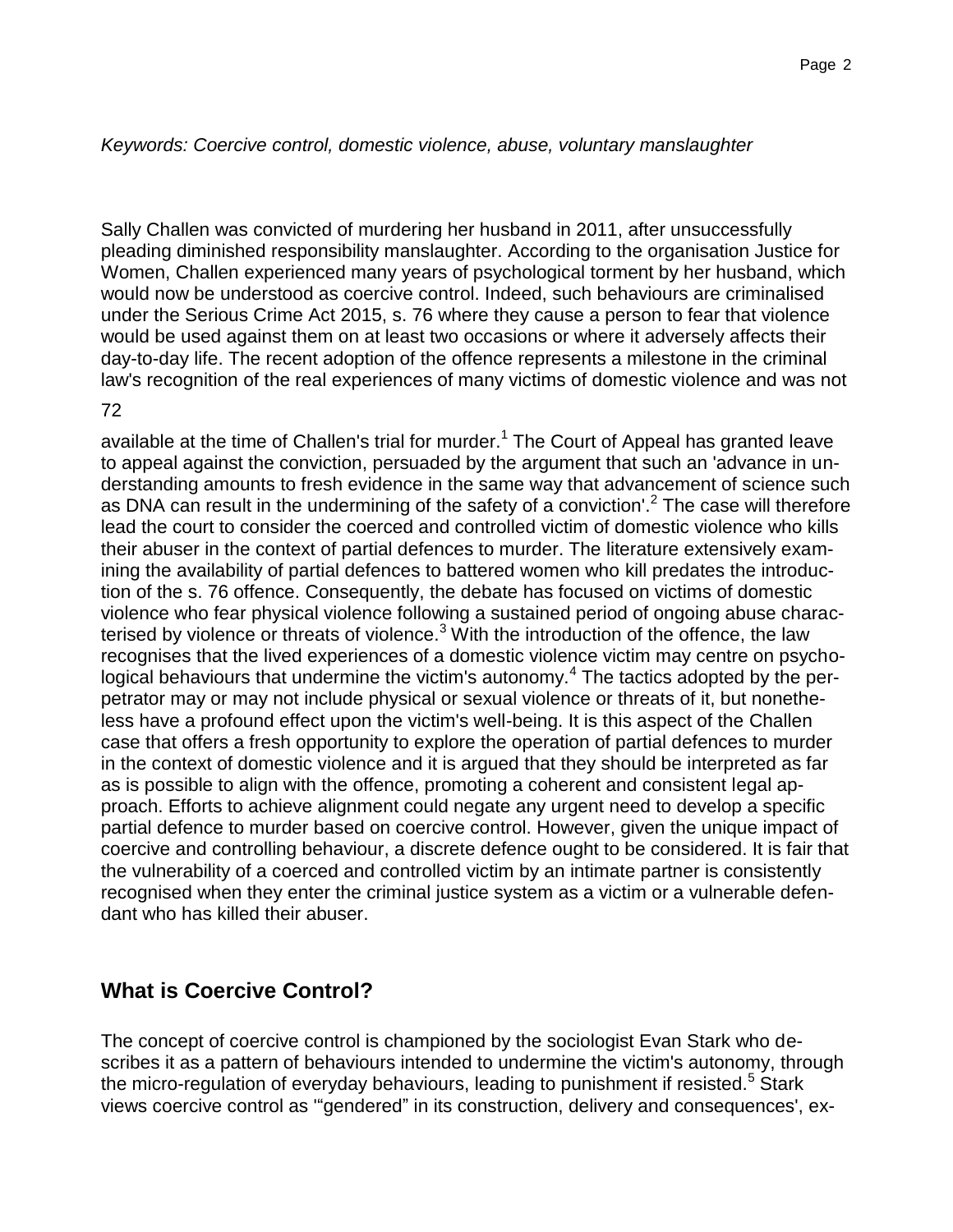ercised by men over women and he puts the emergence of male use of coercive and controlling strategies in intimate relationships down to equality gains in the public sphere.<sup>6</sup> The gendered nature of coercive control and its consequences for identifying it mean that it 'may be hard to discern because it falls on the extreme end of a spectrum of acceptable male control over the allocation of resources and so on'.<sup>7</sup> Stark acknowledges that women can achieve dominance over a male partner, albeit that this is rare, when she has an advantage such as income or social class.<sup>8</sup> Vulnerability is deepened when domestic abuse intersects with other characteristics such as ethnicity, where factors such as race, language, family structures, social exclusion and immigration status 'cause multiple or intersectional discrimination which has a direct impact on BME victims' experience of violence and will inform their response to it". $9^9$  Coercive control can also feature in same-sex relationships where tactics include threats to 'out' a partner, or using status in the

### 73

community to belittle or isolate them.<sup>10</sup> In transgender relationships, a coercive and controlling partner may use continuous and deliberate misgendering.<sup>11</sup> The range of characteristics that impact upon the vulnerability of people experiencing domestic violence is recognised in the cross-government definition.<sup>12</sup>

Control is maintained over the victim as the abuser uses a credible threat which has a negative consequence for resistance.<sup>13</sup> This threat may have nothing to do with physical violence, but affect the victim's day-to-day activities by withholding finances or other resources and isolating her from friends and family. Dutton and Painter explain that 'as power imbalances increase in an abusive relationship, the subjugated party becomes less capable of fending for herself, and therefore perceives herself as increasingly in need of the dominator'.<sup>14</sup> Williamson explains that the victim begins to internalise the rules as she endeavours to learn how to avoid punishment and eventually the perpetrator is able to ensure compliance by using gestures, looks or words with significance only to each other.<sup>15</sup> As a result of experiencing coercive and controlling behaviours, a victim's psychological well-being is adversely affected, the seriousness of this varying depending upon factors such as the extent of the control and the particular tactics used, or a victim's level of resilience and coping strategies.<sup>16</sup> The adverse effects of a sustained period of coercive control amounts to psychological trauma, making victims vulnerable as the trauma overrides the ability to control their lives and experience feelings of helplessness and terror.<sup>17</sup> The extent of this vulnerability is reflected by studies that show victims of coercive control are at a greater risk of suicide than their non-abused counterparts.<sup>18</sup> Aitken and Munro state that the number of suicides by female victims of domestic violence in England and Wales are 'estimated to exceed those killed by their partners or ex-partners'.<sup>19</sup> Attempted suicides by women subject to domestic violence are five times more prevalent compared to those not subject to it.<sup>20</sup> Suicides have been conceptualised as an escape from intolerable pain and 'suicidal acts (completed or not) are understood as a cry of pain, rather than a cry for help, with suicide more likely where feelings of defeat and entrapment exist alongside beliefs that neither rescue nor escape are possible'.<sup>21</sup> Clearly, there are parallels with feelings of entrapment and helplessness associated with the psychological trauma of domestic violence, coercive control and suicide.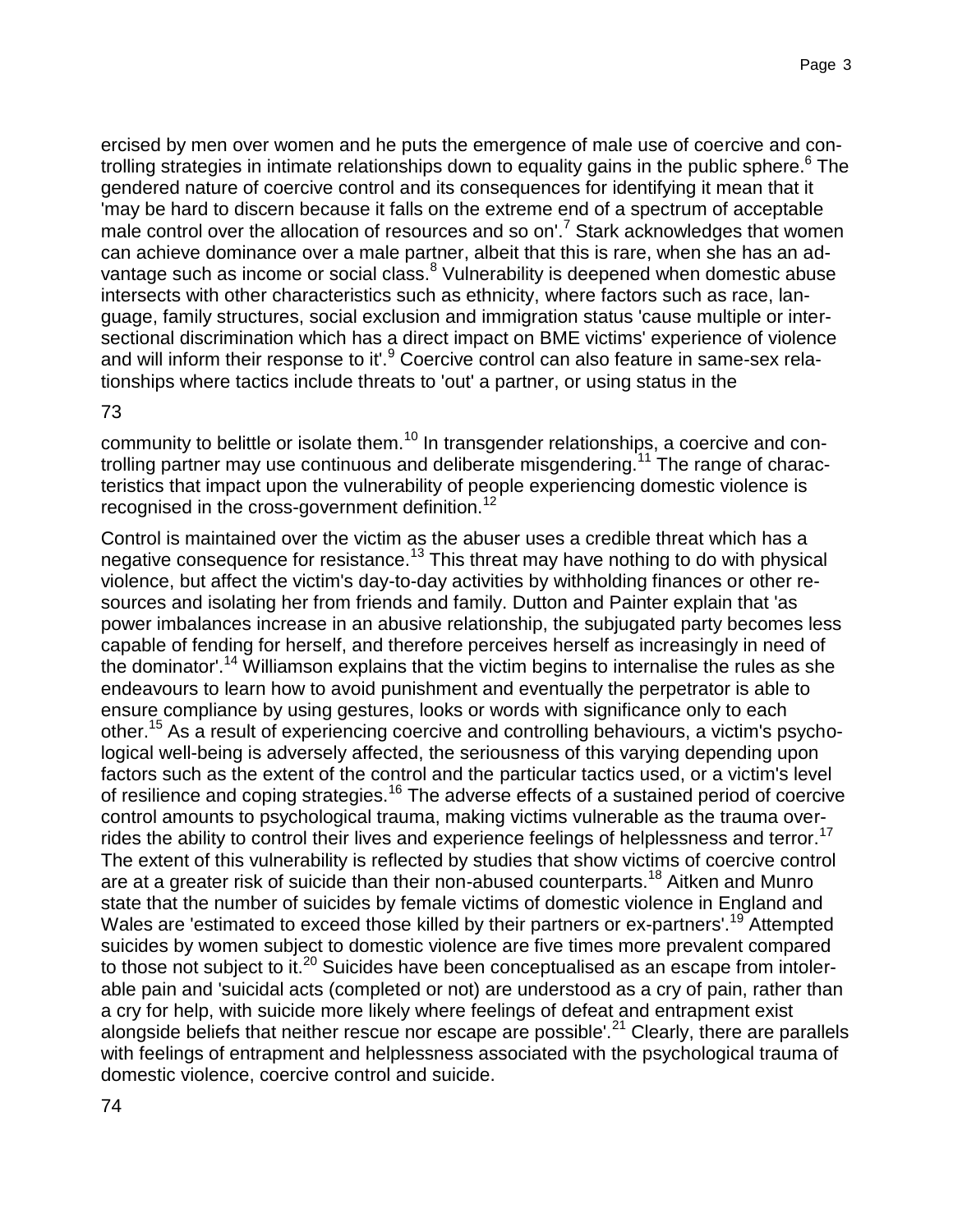Growing recognition of the lived experiences of coerced and controlled victims led to a specific offence under the Serious Crime Act 2015, s.76. Our understandings of domestic violence continue to evolve and further legal changes to the definition have been posited in the government's Domestic Abuse Bill Consultation.<sup>22</sup> However, there has been no policy debate regarding defences for domestic violence victims who commit crimes during the process of developing the offence or since. This extends to the partial defences to murder, where reforms took place with some sensitivity towards the domestic violence victim who kills.<sup>23</sup> These occurred prior to policy and legal understandings of coercive control and have been criticised for failing to achieve their aim.<sup>24</sup> Challen's case provides an opportunity for the judiciary to proactively interpret the partial defences to murder through an appreciation of coercive control and its effect upon victims, in so far as it is possible to do so. If this is not achieved legislative reform would be required to ensure a coherent substantive criminal law framework either through adaptations to the existing measures or the creation of a defence that corresponds with the offence. The next part will examine the case of Challen, first establishing that coercive control could have been present and then illustrating how the court's lack of awareness about the behaviours and effects of coercive control influenced the trial.

## **Challen and Coercive Control**

The key aspects of coercive control can be summarised as: reflecting extreme examples of accepted male behaviours such as the control of financial resources; the use of credible threats which may or may not involve threats of physical violence; a victim feeling in need of the dominator; damaged psychological well-being of the victim and a high risk of suicide. Taking into consideration an outline of the life Challen experienced during her marriage provided by Justice for Women, all these elements allegedly feature in the case.<sup>25</sup> While the outline is not proven evidence, it is helpful for the task of speculating whether Challen could have been the victim of coercive control and how failing to appreciate this concept may have affected the case.

The behaviour allegedly adopted by the deceased towards Challen may present on some level in many relationships, however, when scrutinised represents extreme dominance by the deceased over her. For example, he 'demand[ed] that she did everything in the house (he was unwilling to make her a cup of tea) making passive aggressive threats by withdrawing and refusing to discuss his behaviour'.<sup>26</sup> On its own, this example seems minor and needs to be understood as part of a wider pattern of behaviour between the couple. Therefore, it is relevant that he also allegedly subjected her to financial abuse by 'spending money on himself while the money Sally earned was to purchase necessary household items<sup>'.27</sup> The distribution of household roles may appear to be part of the fabric of regular home life and where one partner takes responsibility for the division of household income such behaviour appears to be normal. However, in the context of coercive control, the behaviour is extreme and resistance exposes the victim to negative consequences, either violent or psychological. It is suggested that Challen became increasingly concerned and fearful that the deceased would, as he frequently threatened, leave her, prompting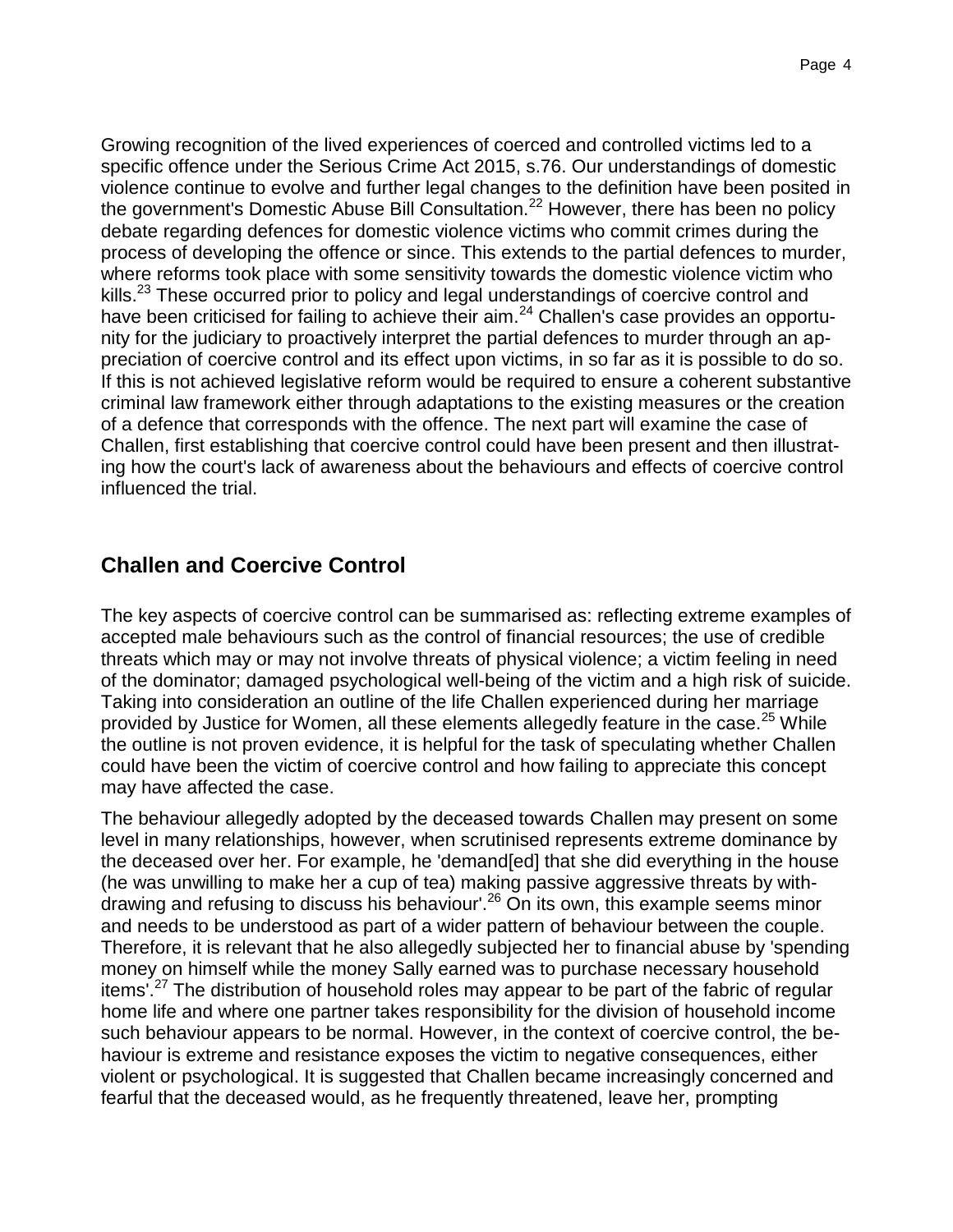### 75

her to comply with his demands.<sup>28</sup> This situation displays the manner in which her need to be with her dominator was exploited by him. He is described as taunting her, making her feel like she was going mad, achieving this by deriding her for accusing him of having affairs, when he did indeed have several.<sup>29</sup> The strength of her feelings meant that she could not face life without him and had returned to the relationship feeling unable to cope, having left him. The deceased agreed to reconcile, but it is suggested he had done so on condition that she signed an agreement 'forbidding her from talking too much or smoking', a clear example of depriving her of autonomy. Faced with this behaviour, should it be accepted, Challen could have experienced the psychological trauma associated with coercive control, making her unable to control her life, giving rise to feelings of entrapment, helplessness and terror.<sup>30</sup> Finally, Challen was found before her arrest at Beachy Head, a  $\frac{1}{2}$  location known for suicide.<sup>31</sup> In the absence of physical violence, the court did not appreciate the significance of the ongoing tactics allegedly used by the deceased in order to control her. Had the offence of coercive control existed at the time of her trial, the relevance of such behaviours could have been presented to the court. Challen's appeal against sentence provides an indication of the extent to which the trial court considered the deceased's behaviour towards the appellant and the lack of any material appreciation during the trial regarding how that may have impacted upon her.<sup>32</sup>

The court's outline of the facts depict a suspicious and jealous wife who had asked a neighbour to spy on her husband and uncovered his affairs by looking at his e-mail, voice messages and social media.<sup>33</sup> The court noted that there was 'considerable justification' for the appellant to question her husband's fidelity, although stated nothing further in regards to his behaviour towards her. $34$  In reference to the couple's reconciliation, the court did not explain the conditions proposed by the deceased, instead stating that the appellant 'believed that he was being unfair in relation to the financial aspect of the divorce proceedings and the proposals contained in the post-nuptial agreement'.<sup>35</sup> A lack of insight is revealed by the Court of Appeal's language about the methods an abuser uses towards their victim, illustrating the importance of including expert testimony in similar future cases. The trial court and the appeal court did not consider the pattern of behaviour the deceased exposed Challen to, instead preferring a simpler narrative of a jealous wife unhappy with her husband's behaviour towards her. This ought to have been different had the behaviour she had been subjected to by her husband been scrutinised through an appreciation of what coercive control is and the impact it has on a person suffering from it within a domestic abuse relationship. As his alleged behaviours would now amount to a criminal offence, this information should be material evidence at a trial based upon the same facts and a jury may have reached a different conclusion had learning regarding coercive control been available to it.

The clear omission of any observation regarding the cumulative psychological tactics allegedly used by the deceased to control Challen by the Court of Appeal in 2012 demonstrates the strength of the

76

argument made by the defence when leave to appeal was sought this year. Allowing the application, the Court of Appeal will consider whether modern knowledge of coercive con-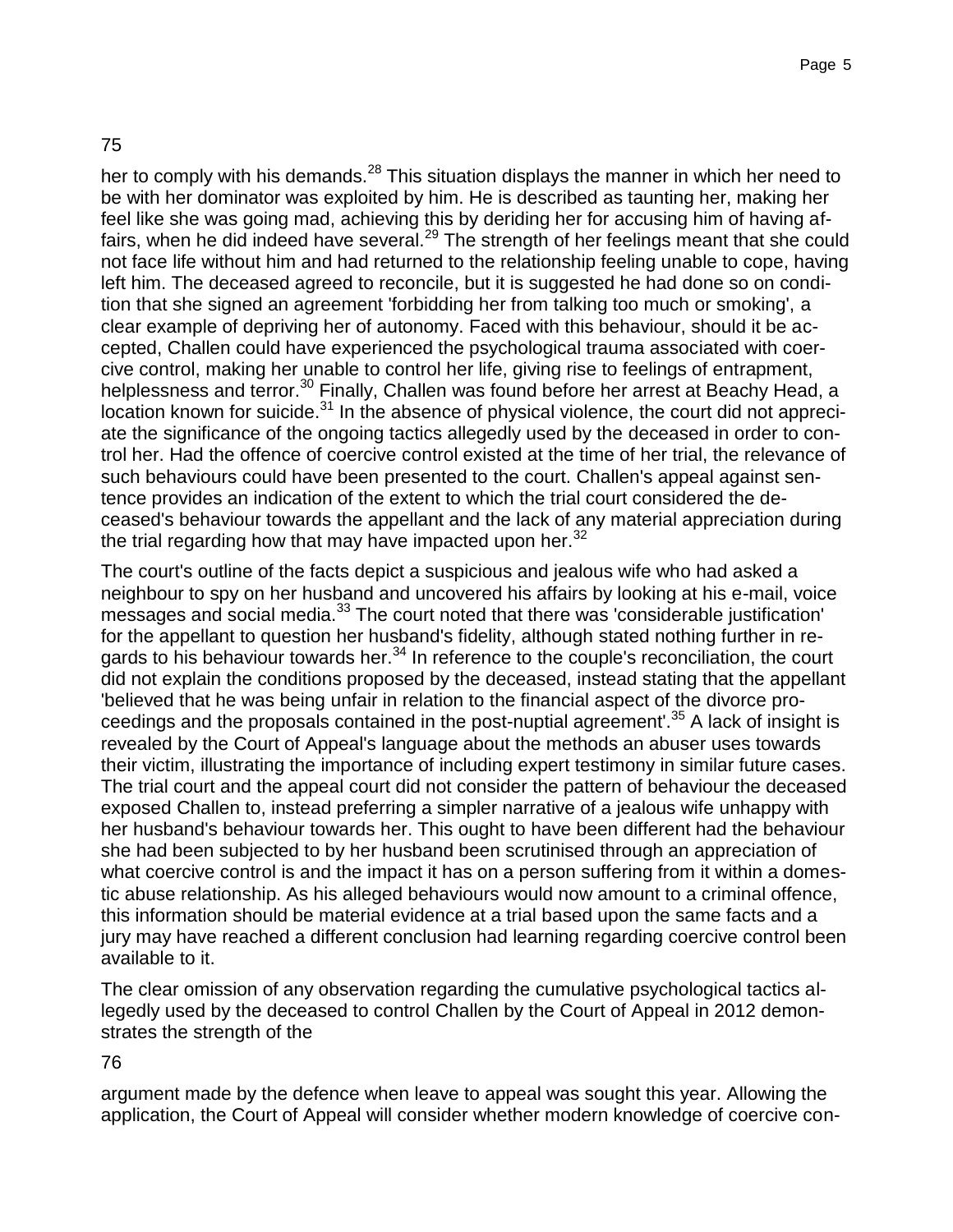trol amounts to fresh evidence in accordance with Criminal Attempts Act 1968, s. 23. To highlight the advances in the criminal law since Challen's trial, the next section will reflect upon the operation and critiques of the offence of coercive or controlling behaviour under the Serious Crime Act 2015, s. 76 and the ability of the criminal justice system to recognise the vulnerability of victims subjected to this form of abuse. The section will be followed by an examination of the potential to align coercive control under the partial defences of murder, using Challen as a case study. It will be argued that for the criminal law to be coherent, defences need to reflect the policy aims of combating domestic violence embodied in the offence. Failure to do so, should lead to further legislative reform either through amendments to the existing partial defences to murder or by the creation of a specific defence for abused persons who kill.

### **How Coercive Control Is Criminalised?**

The behaviour and the harm caused to a victim is captured under the Serious Crime Act 2015, s. 76, an offence that criminalises the repeated or continuous use of coercive or controlling behaviour of a partner or family member. The rationale of the offence was to address the failure of the existing criminal law framework to recognise the experience of many domestic violence and abuse survivors and thereby attempt to align the law with policy understandings of the issue. $36$  While the offence can be applauded in its ambitions, some critics remain sceptical about how effective the offence is as a criminal justice response to domestic violence. Tolmie contends that the criminal justice system is not equipped to accommodate the complexities of cases involving coercive control and is concerned that a bespoke offence will in reality only be applied in extreme cases or those featuring high levels of physical abuse. $37$  This, she fears will wrongly give the impression that very few cases involve coercive control. Walklate, Fitz-Gibbon and McCulloch raise doubts about the ability to translate clinical practice into the legal context and speculate that an offence will not lead to improved access to justice for most victims, noting that the implementation of the s. 76 offence 'has been patchy to date'.<sup>38</sup> However, Home Office data show 4,246 police recordings of the offence by the end of March 2017.<sup>39</sup> Conversely, Walklate et al do support the inclusion of coercive control in the courtroom but argue that the 'effective place for clinical understandings of, and explanations for intimate partner violence may better lie in expert testimony', for example, in homicide trials of abused women who kill, who can explain to the jury a woman's experience of abuse.<sup>40</sup> Certainly, introducing expert testimony about the dynamics of coercive control is essential in such circumstances, as without it cases can be built around more familiar tropes of scorned women, as occurred at Challen's trial. However, recognising coercive control as a form of criminal behaviour that causes a range of injuries to the victim offers another opportunity to include expert testimony to explain the concept to courts and can be particularly useful where the behaviours and harms are psychological.

Although such scepticism is well intended and is concerned with the experiences faced by complainants of domestic violence, there are some valid counterarguments. Without a criminal offence of coercive and controlling behaviour in the context of domestic violence police officers do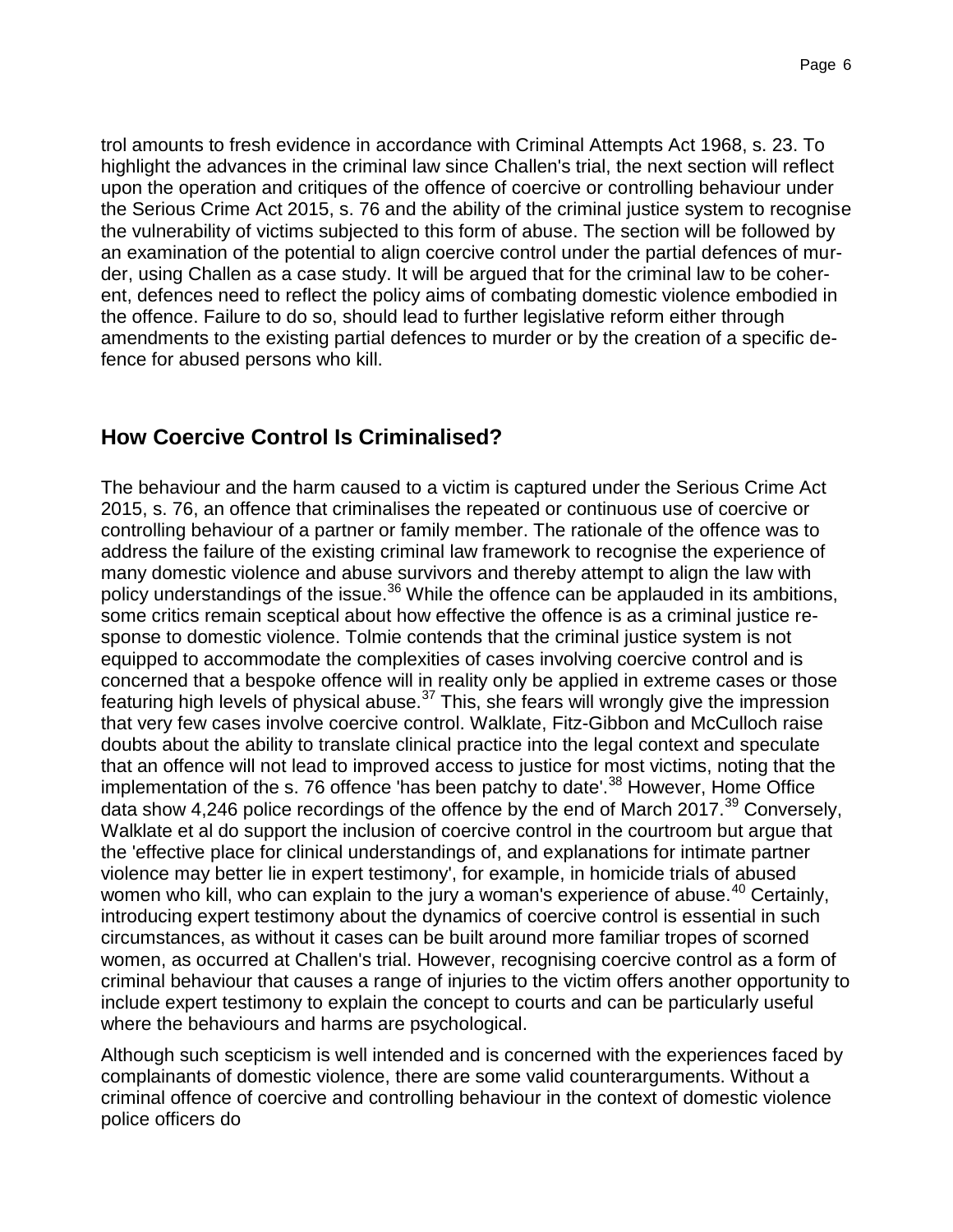### 77

not have the tool they need to respond to the problem. Research undertaken by Robinson, Pinchevsky and Guthrie indicates that policing in England and Wales is developing the ability to identify non-physical forms of coercive and controlling behaviour.<sup>41</sup> Myhill and Johnson have illustrated the challenges for police officers to apply the policy definition of domestic violence as they need to consider different relationships, ages of individuals and whether they are engaging in abusive behaviour.<sup>42</sup> More recently, Robinson et al have found that practitioners' recognition of coercive control is not universally poor, however, police tended to reflect a greater focus on physical violence.<sup>43</sup> The study emphasises the importance of training officers, as those who were trained were more likely to view jealousy, spying and stalking behaviours as important to evaluating the future risk of a victim.<sup>44</sup> Compulsory training in coercive control is advocated by Weiner who is supportive of the introduction of the s. 76 offence. Her study found that police officers need help to apply a coercive control model that is unfamiliar to their usual policing practices, as the behaviour being regulated is not straightforward. She suggests that a workable policing model of coercive control could be based on grooming, noting that '[v]ictims of coercive control are vulnerable, but not because they are weak, character-deficient, or mentally unwell. They are vulnerable because they have been groomed'.<sup>45</sup> Overall impact of the series of acts used by the perpetrator need to be considered by officers in their totality when understanding coercive and controlling behaviours and the affect it has on the victim. The s. 76 offence requires officers to do so, where previously the focus was on single incidents. The offence therefore provides officers with the opportunity to see that apparently trivial conduct changes its character in the context of a pattern of coercive or controlling behaviour. As stated above, the behaviour can be managed through acts which do not involve violence<sup>46</sup> and Herring notes that the key is the level of control rather than the level of violence.<sup>47</sup> Control is used as a means to an end, it is needed to bend the victim to the will of the abuser. Stark applauds the enactment of s. 76 noting that its creation covers oppressive acts in personal relationships that had no visibility before. He acknowledges that with the offence are increased expectations of the police response and advocates for necessary changes to ensure enforcement.<sup>48</sup>

In practice, there have been a number of reported convictions for the s. 76 offence suggesting that it is receiving some recognition.<sup>49</sup> Most of the cases reported in the media have tended to involve a combination of physical and non-violent tactics by the perpetrator. Considered to be the first conviction under s. 76, Mohammed Anwar exercised a sustained period of coercive and controlling behaviour against the victim which included: name calling, controlling what she ate, forcing her to undertake

#### 78

exercise, spying on her in the workplace, isolating her from resources, family, friends and a number of physical attacks of a serious nature.<sup>50</sup> However, there is evidence that cases are being brought in the absence of physical violence, for example, Paul Playle was convicted in January 2018 after he adopted solely psychological tactics against the victim, his wife. In particular, he stalked her on line by hacking her accounts and sending messages to her family and friends. He convinced her that the culprit was her previous partner and would comfort her as she became increasingly distressed and reclusive.<sup>51</sup> Following a jury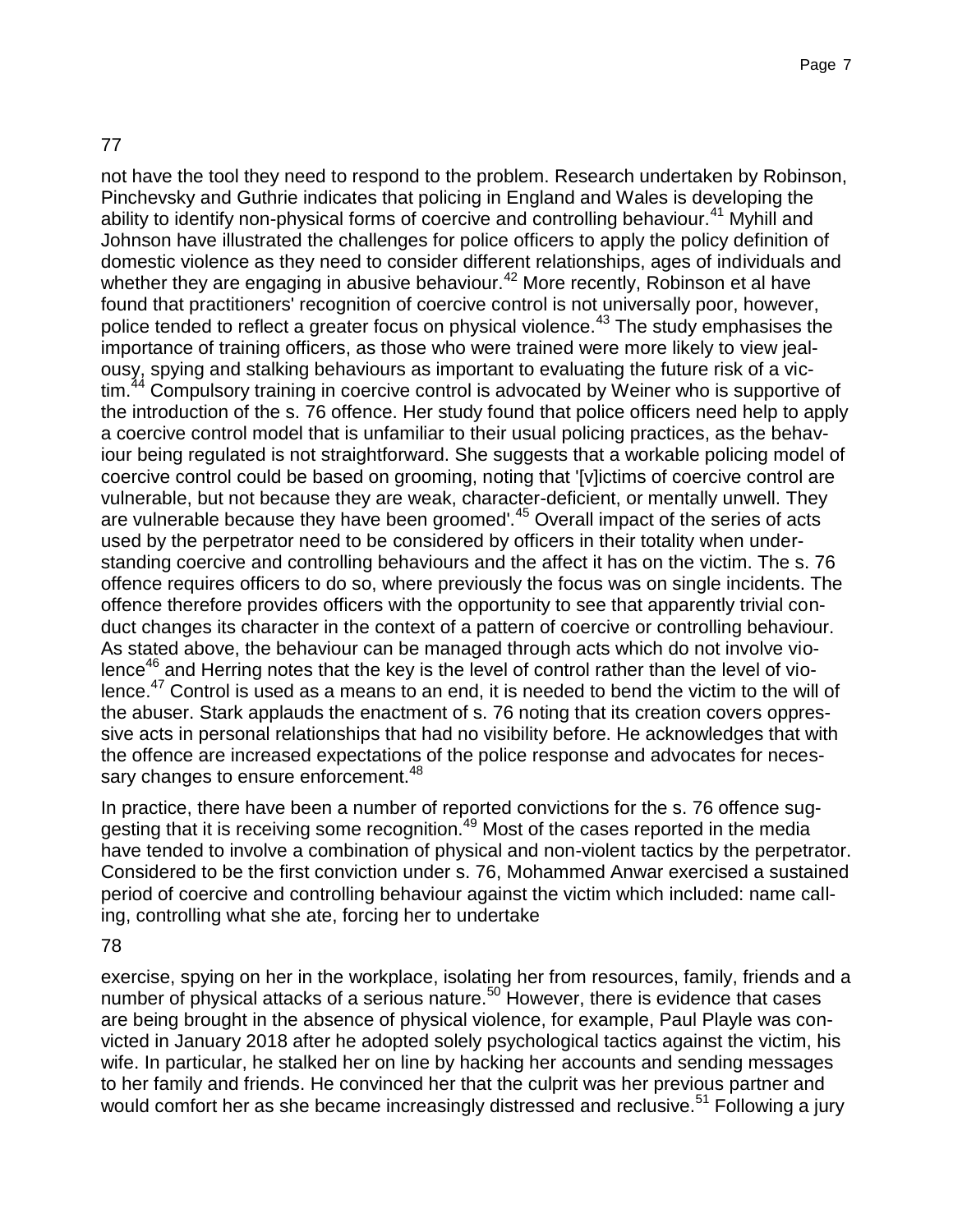trial, he was sentenced to three years six months imprisonment with Judge Christine Henson sentencing stating that he used 'the most calculating and cruel behaviour'.<sup>52</sup> While the number of prosecutions being brought under s. 76 overall seem low, and a greater and consistent use of the offence would be welcomed by the author, these cases reflect the progress made by the courts in its understanding of what coercive control is and the impact it can have on its victims.<sup>53</sup>

## **Defending the Coerced and the Controlled**

This appreciation of the courts towards the dynamics of coercive control appears to be limited to the offence under s. 76 and is marred by the failure to ensure that defences also include an understanding of it. Cases such as Challen's demonstrate that victims who experience psychologically focused coercive control can be denied a reduction of moral responsibility when they commit crimes as a result of being subject to it. Where a victim's autonomy is attacked, giving rise to feelings of helplessness and entrapment, they are in a position akin to a hostage situation. Midson supposes that society would not consider such victims as morally culpable for their actions arising from a kidnap or hostage situation and this should extend to those experiencing coercive control.<sup>54</sup> Coercive control affects moral blame and should afford a defence in the context of victims who kill their abusers.<sup>55</sup> Failure to do so throws 'the weight of the law behind her subjugation'.<sup>56</sup> Adopting conceptions of responsibility based on capacity, Midson argues that a person is only criminally responsible for their chosen actions, which they had a fair opportunity to avoid. When applied to victims who kill their abusers, it can be argued that 'their capacity for choice … [is] eroded by coercive control' and that the fair opportunity to choose the actions they take are overridden by duress.<sup>57</sup> In England and Wales, criminal responsibility is reduced from a charge of murder to manslaughter based on capacity issues relating to medical conditions and a loss of control. Not extending this reduction in moral responsibility to victims of domestic violence where capacity is severely affected by the behaviour of the deceased is the sign of an unfair and inconsistent criminal law framework.

### 79

This appears to be the current state of the criminal law. In the context of self-defence Carline and Easteal have highlighted the contrasting public response to householders who kill their intruders compared to women who kill their abusers, arguing that the justice system should remove intrinsically unfair gendered approaches in the criminal law.<sup>58</sup> Loveless has commented on the 'insurmountable legal challenges facing abused women who rely on [the defence of] duress' and while there are overlaps between the trauma experienced by victims of modern slavery and the domestic violence victim, the defence under the Modern Slavery Act 2015, s. 45 does not extend to the latter.<sup>59</sup> Matters of gendered unfairness have long been the source of debate in respect of partial defences to murder, with defendants historically raising Battered Woman Syndrome (BWS) to support a diminished responsibility defence.<sup>60</sup> The unfortunate use of the term battered is significant in the context of understanding coercive control as it presents images of physical attacks, bruises and broken bones, with the presence of psychological controlling tactics and trauma-based injuries very much hidden. However, when Celia Wells noted the options of reforming the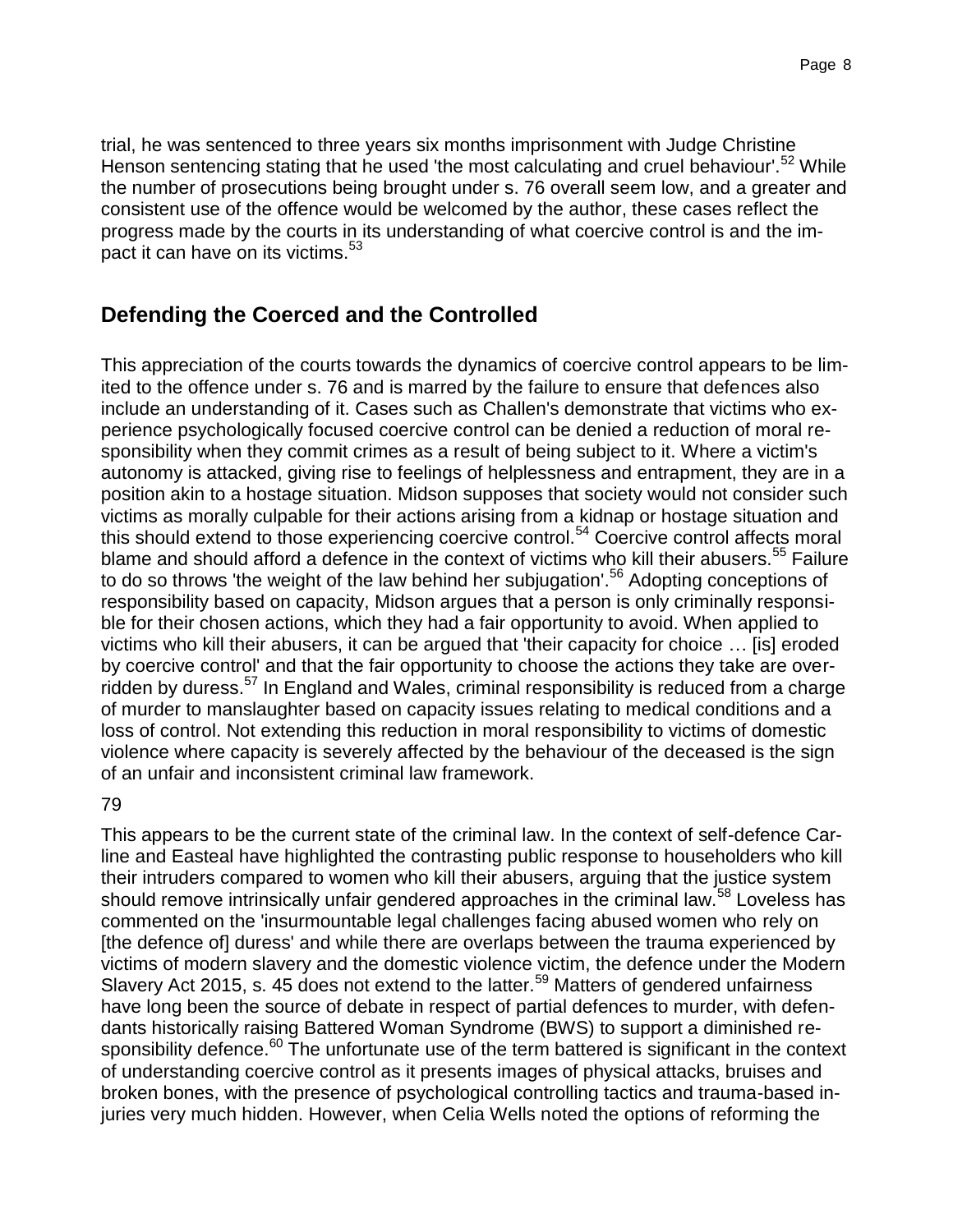law in respect of defences to homicide or re-interpreting it for women who kill in 1994, BWS was not solely defined by physically violent acts.<sup>61</sup> It also included psychological tactics as stated in Walker's description where the victim is ' … repeatedly subjected to forceful physical **or** psychological behaviour by a man in order to coerce her to do something he wants her to do without any concern for her rights ... ' (own emphasis added).<sup>62</sup> As discussed above, cases of coercive control may not feature any physical violence and the use of the BWS is unhelpful at communicating this aspect of the behaviour. A complete understanding of coercive control provides more details around the complex manner in which a person can be coerced and controlled and the impacts it can have on the psychological well-being of the victim.

BWS is also problematical for its direct reference to gender. Coercive control is a gendered phenomenon and the significance of applying a gendered lens to legal responses is advocated by a number of scholars. $63$  However, a gendered approach to abuse may not be sensitive to the dynamics of all relationships and Dempsey argues that this can deny the experiences of male victims, or those in relationships outside the heterosexual model, for example families.<sup>64</sup> Certainly, a term such as BWS would not be applicable in cases involving all same-sex relationships which feature coercive control. That a domestic homicide could arise in a same-sex relationship is evident with a glance at the recent crime statistics revealing that there were 32 homicides carried out on a male partner or ex-partner by male defendants between April 2013 and March 2016.<sup>65</sup> Coercive control is common to many domestic violence relationships and has been evidenced to occur regardless of sexuality.<sup>66</sup> In addition, the syndrome would not extend to all family relationships, which are included within the s. 76 offence. Coercive control is therefore a broader concept than BWS and while understood as gendered it is also connected to other vulnerability characteristics. The cross-government definition of domestic violence applies regardless of

#### 80

'gender and sexuality' and the s. 76 offence adopts a gender-neutral approach that recognises perpetrators as both male and female. The BWS is therefore an insufficiently sophisticated tool to support new understandings of coercive control in the courtroom in regards to victims of domestic violence who kill their abusers.

Problems beyond the reliance of the BWS with cases involving women who kill their abusers and the application of partial defences to murder are familiar. Criticism has continued following the reforms contained in the Coroners and Justice Act 2009, which arguably fail to adequately address the domestic abuse defendant's situation.<sup>67</sup> Challen's case invites an opportunity to reflect on whether it is possible to align the partial defences to murder with the concept of coercive control as it is understood within the s. 76 offence. The next section will undertake an exploration of diminished responsibility and loss of control manslaughter, using the facts outlined above in relation to Sally Challen. Ultimately, it will be shown that while a sympathetic reading of the provisions through a lens of coercive control may assist some defendants who kill their abusers, it falls short of aligning with the offence of coercive control. Future legislative reform is therefore advocated in order to ensure that the government policy of addressing domestic violence in the criminal justice system is executed beyond the offence of coercive and controlling behaviour towards a suitable de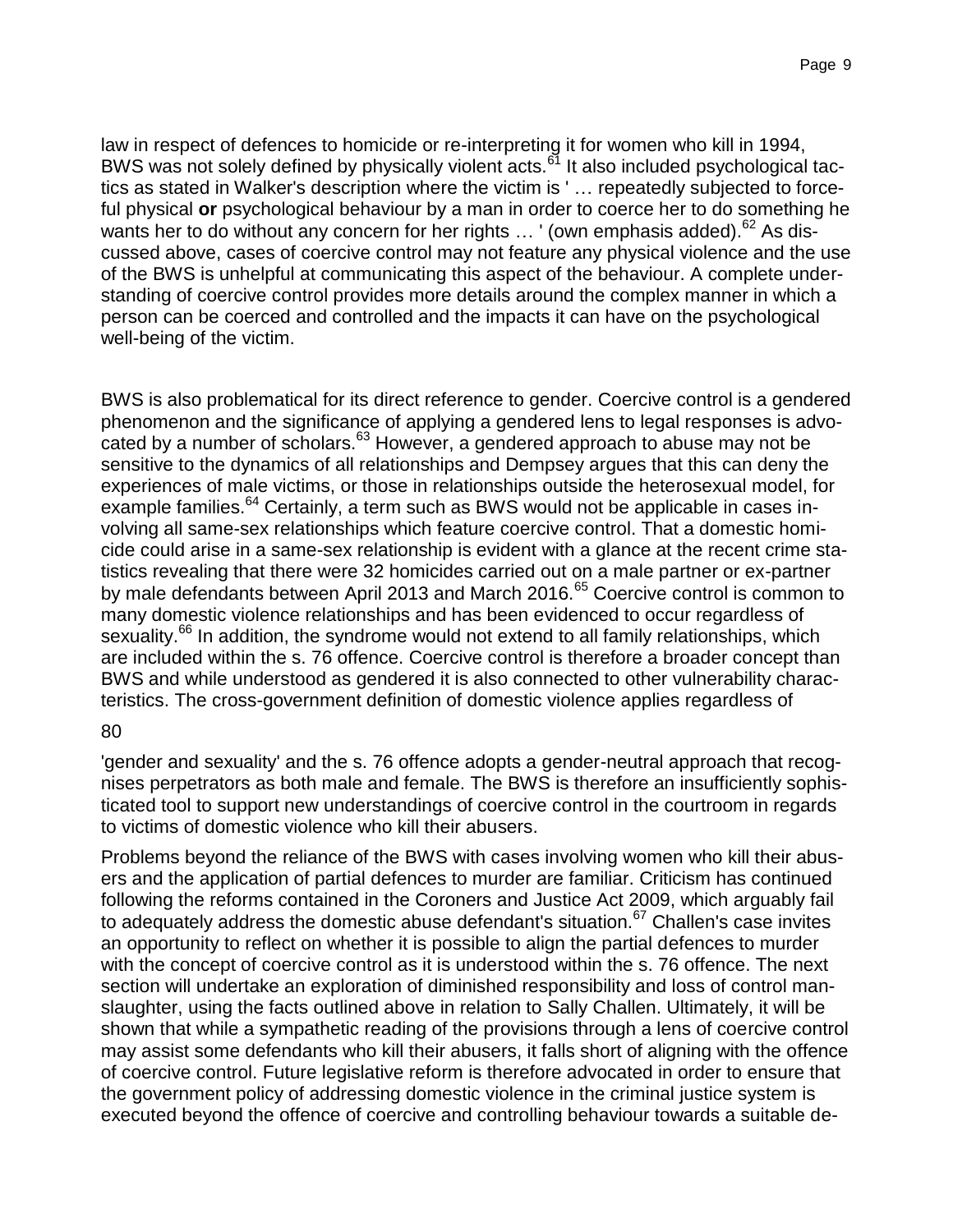fence of coercive control to murder. Whether such an offence should be partial or complete will require further analysis for another time.

# **Diminished Responsibility**

Diminished responsibility became an important defence for women who killed their abusers and were able to show that they were suffering from BWS, as it proved difficult to satisfy the elements of a provocation defence. $68$  Whereas loss of control manslaughter places a burden of proof on the prosecution to disprove it (Coroners and Justice Act 2009, s. 54(5)), the burden of proof falls on the defence based upon a balance of probabilities in respect of diminished responsibility (Homicide Act 1957, s.2(2)), thereby presenting a further challenge to the defendant. Challen was denied the opportunity to raise the plea of provocation and unsuccessfully resorted to the defence of diminished responsibility, on the basis she was suffering from a depressive disorder at the time of the killing.<sup>69</sup> It has been argued that this defence is 'inherently unsuitable' in domestic violence cases where the abused kills the abuser as it medicalises the defendant through the use of disorders like BWS and therapeutises domestic violence.<sup>70</sup> This concern extends to coerced and controlled victims, whether there has been the presence of physical harm or otherwise, 'victims of coercive control are vulnerable, but not  $\ldots$  mentally unwell'.<sup>71</sup> Never-theless, to succeed in reducing a conviction for murder to manslaughter with a plea of diminished responsibility, the defendant must show that they had an 'abnormality of mental functioning' at the time they killed.<sup>72</sup> Abused defendants like Challen must therefore construct their defence on the basis of an abnormal or 'crazy' mind, rather than presenting their experiences of abuse as key to their state of mind at the time of the killing.<sup>73</sup> This disproportionately affects women defendants as it has produced 'intelligible gendered scripts against which the behaviour of a battered woman who kills is judged'.<sup>74</sup>

### 81

While it is incumbent upon the defence lawyer to use the law available in the interests of their client, it is far from a satisfactory situation that the impact of coercive control upon the victim has to be fitted within this language of abnormality. The feelings of many victims of coercive control, though varied, are normal responses to the denial of their autonomy.

The diminished responsibility defence is further problematical in cases of coercive control as the abnormality must arise from a recognised medical condition. Although it provides a clearer requirement than the old form of the plea, it retains the need to establish that the abuse gave way to a 'condition', rather than what McColgan suggests would be preferable, that an abnormality should arise from a serious emotional upset.<sup>75</sup> Mackay and Mitchell found that contesting pleas of diminished responsibility by the prosecution increased following the implementation of Coroners and Justice Act 2009, s. 52.<sup>76</sup> It is therefore imperative that the defence is able to put forward evidence of coercive control by the deceased that explains the existence of a recognised condition.<sup>77</sup> Presenting the background to the condition will make it more difficult for the prosecution to contest the plea, although demonstrating the existence of coercive and controlling behaviour will be insufficient of itself to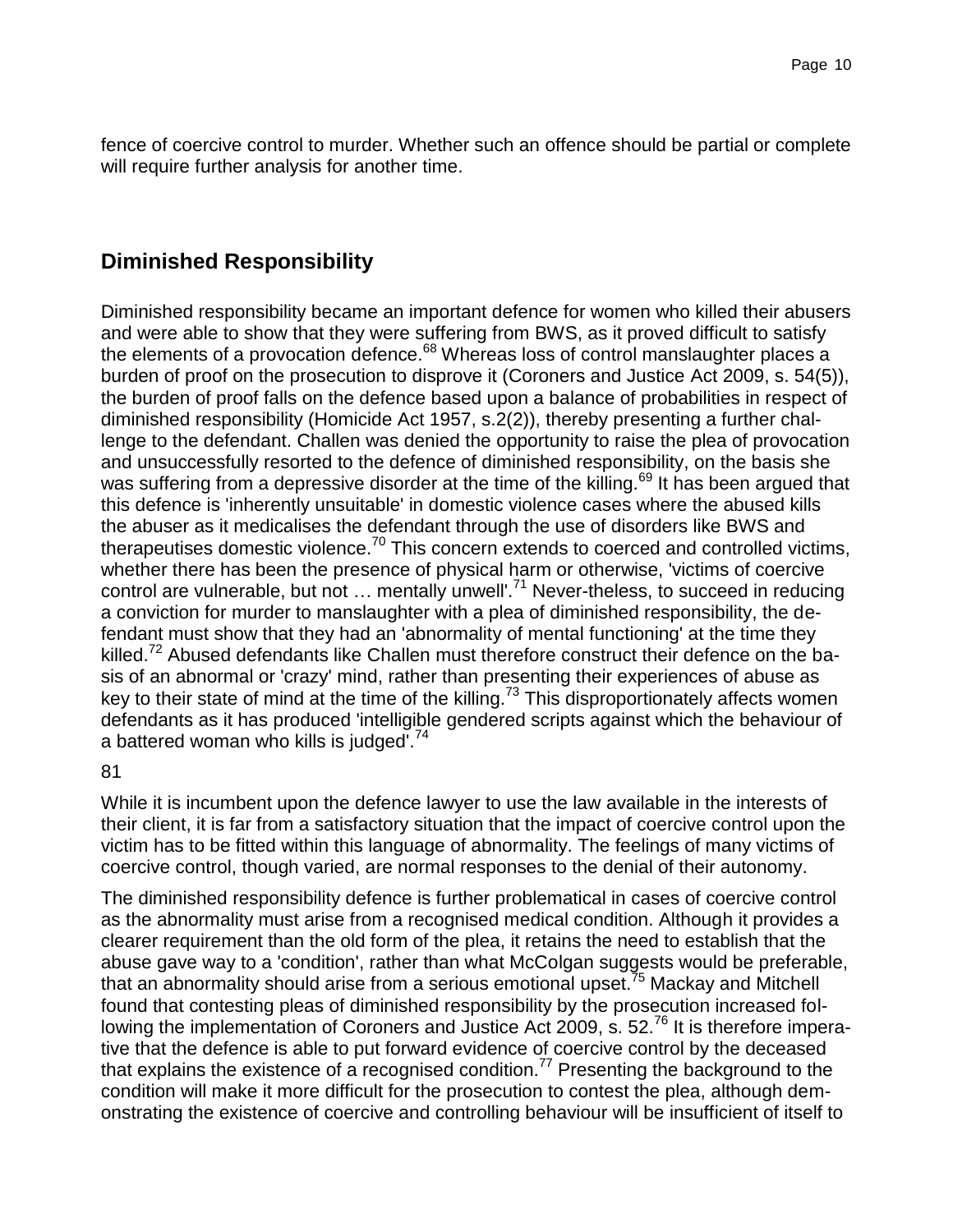settle the defence. As McColgan states in the context of physical domestic violence, 'even if diminished responsibility were to be regarded as appropriate in circumstances where women kill for fear of themselves being murdered, not every abused woman will qualify for it'.<sup>78</sup> Equally, not every coerced or controlled defendant will be able to demonstrate that the impact of such behaviours on them led to a recognised medical condition. Justice for Women have stated that Challen has now been diagnosed as having a dependent personality disorder which would have led to a destructive and consuming attachment to the deceased, supporting an argument that the coercive and controlling behaviour would have exacerbated this disorder.<sup>79</sup> This illustrates how important the emphasis is on the personal capacity of the individual defendant for this defence to succeed. However, the insistence of the diminished responsibility plea to characterise defendants, who kill their abusers as mentally unwell, detracts from the understanding and learning around the use of coercive control in domestic relationships. It works against the operation of the offence which does not require psychiatric injury, but an adverse effect on a person's day-to-day activities. It therefore, remains an 'inherently unsuitable' defence for women who kill their abusers as a result of coercive or controlling behaviours.<sup>80</sup>

The focus on the defendant's state of mind continues as the abnormality must substantially impair the defendant's ability to do the things listed in  $(1A)$ .<sup>81</sup> These are (a) to understand the nature of D's conduct; (b) to form a rational judgment; and (c) to exercise self-control. This element of the defence is altered from the old plea operating at the time of Challen's trial and appears to be narrower. A key change is the removal of the term responsibility where the pre-2009, Homicide Act 1957, s. 2 required an abnormality of mind that impaired a person's mental responsibility.<sup>82</sup> While the old plea will apply to Challen, future cases will need to satisfy the narrower limb. Arguably, the more appropriate option would be that the abnormality substantially impaired their ability to exercise self-control at the time of the killing. $83$  Expert

### 82

testimony would explain how the dynamics of coercive control exacerbated the defendant's abnormality of mental functioning, heightening their feelings of entrapment and loss of control over their life to satisfy this limb. Complexities around the issue of loss of self-control also arise in the context of the partial defence of loss of control manslaughter and will be explored below.

# **Loss of Control Manslaughter**

This final section provides a precis of the key issues in relation to the loss of control manslaughter defence and coercive control using the facts of Sally Challen's case for reflection. The significance of this discussion, as with the preceding evaluation of diminished responsibility, compared with previous analyses of the defence, is that the source of provocation, the trigger for a potential loss of control stems from the deceased's psychological behaviour towards the abused defendant and a lack of physical violence or threat of it.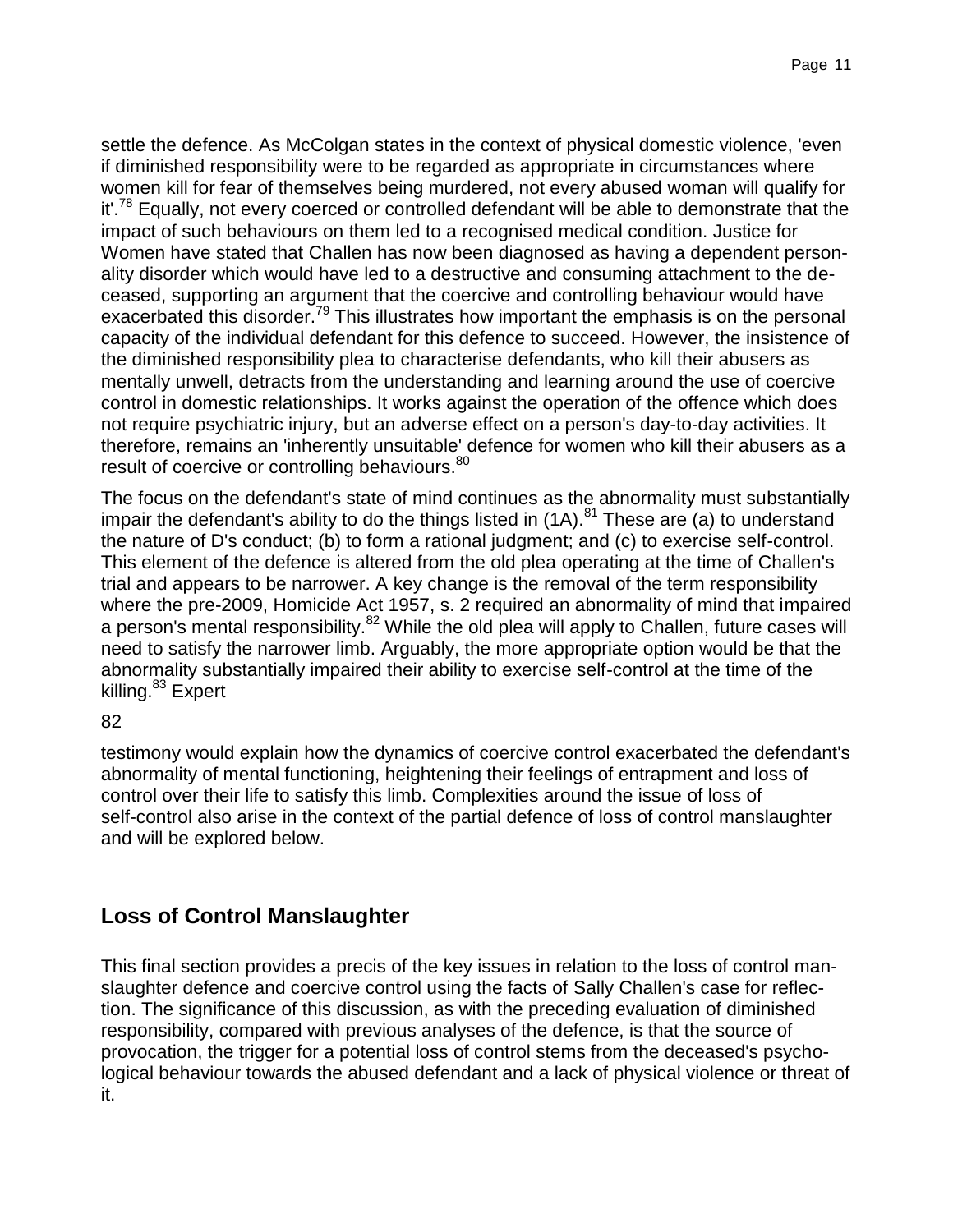The defendant can raise a plea of loss of control manslaughter once the judge has determined that there is sufficient evidence, in their opinion, for a jury to reasonably conclude that the defence might apply.<sup>84</sup> While this is a narrower approach than applied in the context of the provocation defence, it is interesting that Challen's plea of provocation was denied by the trial judge. From the details provided in *R v Challen* [2012] 2 Cr App R (S) 20, the court did not appreciate that the deceased's behaviour amounted to provocative conduct. At Challen's forthcoming appeal hearing, the Court of Appeal should deliberate whether the judge ought to have allowed the defence had contemporary understandings of coercive control been known to it. For future cases, the pertinent question is whether coerced and controlled defendants like Challen are able to claim loss of control manslaughter. The defence will need to present evidence of the deceased's coercive and controlling behaviour, and expert testimony from professionals working with victim, survivors or perpetrators of domestic violence about the dynamics of coercive control within the context of such relationships. This will be necessary to persuade a judge that there is sufficient evidence that all elements of the defence could be proven.<sup>85</sup>

In respect of the first limb of the defence Challen would have found it difficult to demonstrate that she had suffered a loss of control, interpreted as a sudden response to an act of provocation, with a delayed period being permitted to accommodate a slow-burn effect. This was a question to be left to the jury and limited by the proviso that 'the longer the delay and the stronger the evidence of deliberation on the part of the defendant, the more likely it will be that the prosecution will negative provocation<sup>'86</sup> According to the court in *R v Challen*, the final act of provocation was the discovery that he was in a relationship with another woman, when she called the last number dialled on his phone and heard a woman's voice. $87$  She killed him the following day with several blows to his head with a hammer from behind.<sup>88</sup> Without an appreciation of the history of coercive control during the marriage, it is difficult for people outside the relationship to appreciate the emotions that Challen may have had. Her response does not look like that usually associated with a partial defence requiring a loss of control, as she carried out the killing a day after realising he was seeing another woman. While s. 54(2) removes the suddenness requirement, it is tempered by the condition in s. 54(4) that the killing was not a 'considered desire for revenge'. Edwards has raised concerns about this condition, arguing that it may ensure that premeditated killings fall under the ambit of murder, although the courts will have 'to discern between cases which are deliberate killings involving mixed inculpatory motives' which are evident in cases of coercive control and 'non-domestic cases where there was considerable planning'.<sup>89</sup> Where there is evidence of repeated and continuous use

### 83

of coercive and controlling behaviours by the deceased that seriously affected the abused defendant's day-to-day activities, this ought to be presented and used to assist the jury in differentiating between the two. Although the existence of coercive control will not conclusively determine whether the specific defendant suffered a loss of control. Herring is optimistic about the statutory requirements around loss of control as he suggests they represent a 'departure from the traditional understanding' of the term, enabling the defence to be framed around 'emotions such as fear, outrage or despair' rather than anger alone.<sup>90</sup> Whether this optimism is well founded will require a longer period of implementation, however, if it is found to be unfulfilled, consideration of further legislative reform may be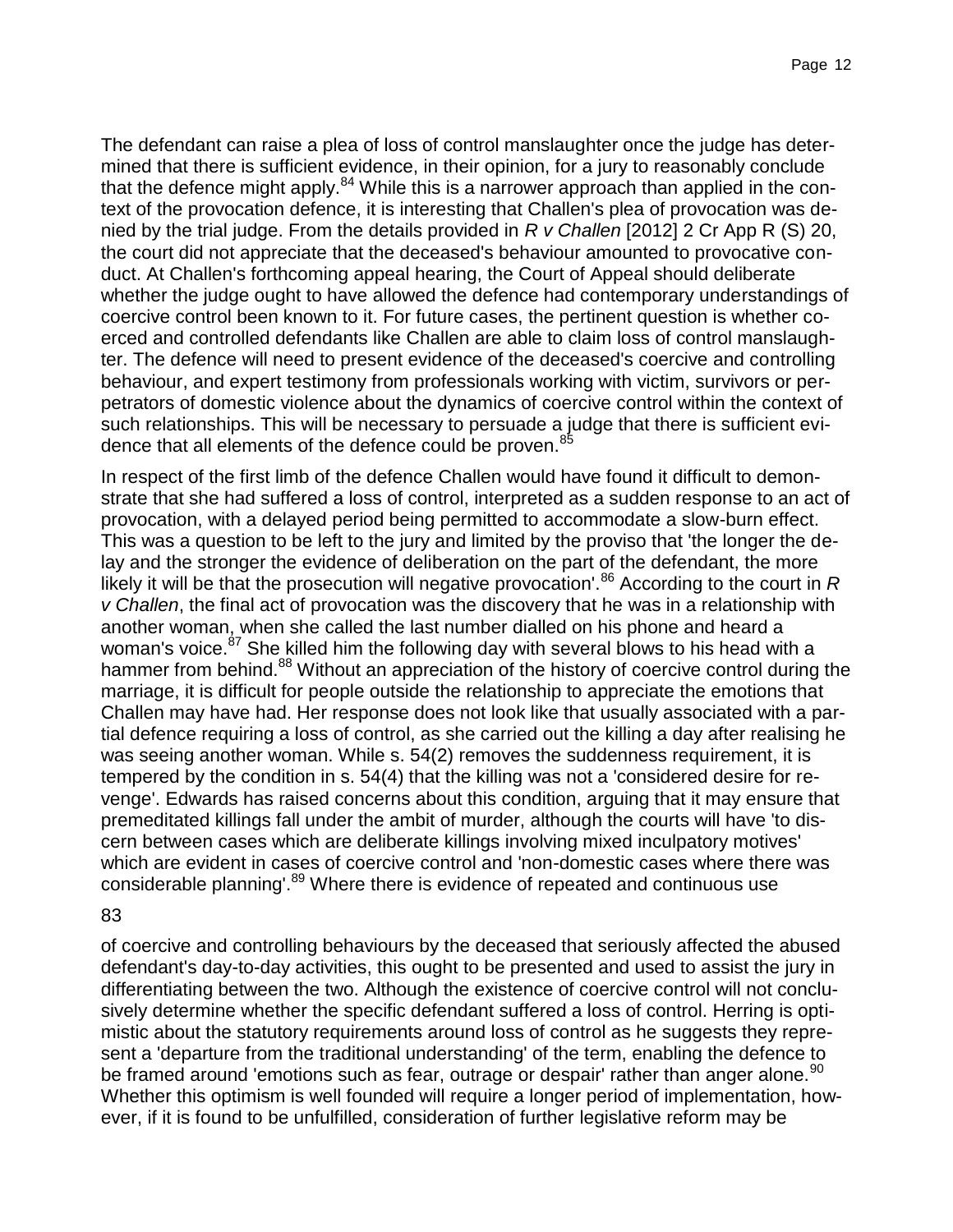needed in the form of a discrete defence for coerced and controlled defendants who kill. Challen's case illustrates the complexities presenting the argument that a coerced and controlled defendant lost control on account of a mixture of emotions.

Previously the loss of control had to result from any form of provocation, however following the introduction of s. 54 Coroners and Justice Act 2009, the defendant's loss of control must result from one of the stated qualifying triggers in s.  $55.<sup>91</sup>$  Domestic violence cases featuring physical harm or threats thereof could base the loss of control on the fear of serious violence trigger. $92$  The current criminal law framework places physical injury above psychological injury, only recognising the latter where it amounts to a psychiatric condition.<sup>93</sup> Consequently the fear trigger excludes the defendant abused by psychological coercive control, where the threats are not of physical harm, but directed at psychological injury. In Challen's situation, the credible threat was not of physical violence but of the deceased leaving her after his alleged abuse rendered her incapable of believing she could fend for herself. Repeated threats to leave and suggestions that she was making crazy accusations in the face of evidence validating her suspicions was allegedly used by the perpetrator to bend her to his will.<sup>94</sup> It created a fear in Challen that something terrifying would happen, a state the deceased allegedly encouraged in order to control her. Even with an appreciation of coercive control, it seems unlikely that the court would construe a fear of serious violence to extend to Challen's fear of separation from her abuser.

In the alternative, defendants in cases akin to Challen could claim that the loss of control was triggered by things said or done which under s. 55(4) (a) constitute circumstances of an extremely grave character and (b) caused D to have a justifiable sense of being wronged. Herring argues that:

properly understood domestic abuse should readily be regarded as a very serious wrong' where coercive control is a feature and 'the focus may shift away from … [the defendant's] psychological state and on the wrongfulness of the abuse they are suffering.<sup>9</sup>

This is to be welcomed in the context of coercive control cases and is why the preference would be to argue cases based on this defence as opposed to diminished responsibility. Presenting expert testimony as to the existence of coercive and controlling behaviour by the deceased and showing how this amounts to circumstances of an extremely grave character would assist the court. The things said or done would not be restricted to the final single act, but the repeated and continuous behaviour experienced as a whole, addressing Edwards concern that it may be difficult to prove this limb 'where the last qualifying trigger is not in itself extremely grave'.<sup>96</sup> In Challen's case, this would be beneficial to counter the prosecution's narrative of a vengeful, jealous wife. The last act of provocation was the discovery of her

84

husband having a relationship with another woman, a letter she left at the scene of the killing, provides further context. It read: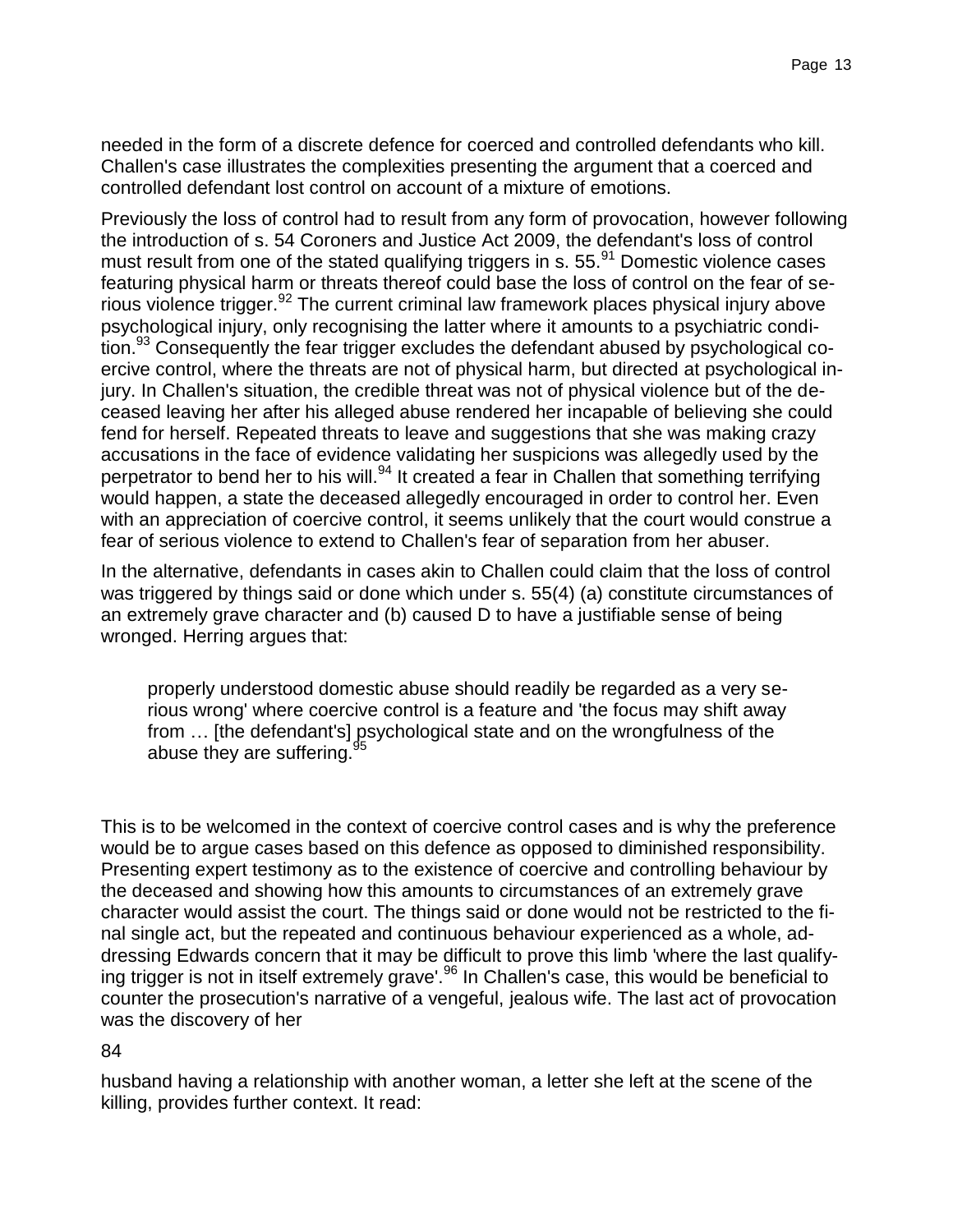Richard said he would take me back if I signed a post-nuptial agreement. I said I would and we both saw solicitors yesterday. I then found out he was seeing someone and sleeping with them and had no intention of taking me back. It was all a game so he could get everything. He was going to get me to sign and then issue divorce proceedings.<sup>97</sup>

This, against a background of coercive control provides evidence capable of satisfying s. 55(4). There is also a potential difficulty for abused defendants to demonstrate an objectively viewed justifiable sense of being wronged. The provision under s 55(4)(b) seeks to focus on the reasonableness of the abused defendant's actions rather than their psychological state. Edwards contends that, the effect is to, 'transmut[e] battered woman 'syndrome' from locating women's motive for conduct within an abnormal state of mind to situating it within a framework of reasonableness, necessity and duress'.<sup>98</sup> However, what amounts to a justified sense of being wronged is ultimately determined by the jury whose perception of the circumstances could very well differ from that of the defendant. Even with expert testimony to explain the dynamics of coercive control this limb would be challenging for the defence particularly where the things said or done involve psychological tactics and a lack of physical violence.

The disqualifying trigger of sexual infidelity presents cases like Challen's with a further challenge.<sup>99</sup> In cases where the trigger was caused by sexual infidelity, the defence is unavailable. The purpose of the provision was to prevent male defendants from arguing a loss of control upon discovery of their wife's infidelity, real or perceived. Challen was presented by the court as a jealous wife and without evidence of coercive control, defendants like Challen would be excluded from this defence. Following the decision in *R v Clinton* [2012] EWCA Crim 2 (CA), evidence of coercive control will be essential to show the wider context in which the things said or done occurred. The presence of sexual infidelity will not automatically exclude the defendant from raising the defence.

The final limb of the defence objectively considers whether the defendant exercised a normal degree of tolerance and self-restraint, given their age and sex, in the circumstances they found themselves to be in and that another person would have reacted in the same or in a similar way to D.<sup>100</sup> Had Challen been permitted to proceed with a plea of provocation, she would have needed to satisfy an objective limb that was concerned with her characteristics rather than circumstances. For the purpose of future coerced and controlled defendants, the relevance of the 'circumstances' to the defence is highly significant as it allows the background of coercive and controlling behaviour by the deceased towards the victim to be told. Such evidence would be strengthened by the inclusion of expert testimony about the dynamics of coercive control within domestic violence relationships. The inclusion of age and sex is contentious in part because it favours some characteristics over others and conflates all female reactions together obfuscating the complexity created when gender intersects with other factors such as class, race, sexuality or disability.<sup>101</sup> However, Edwards contends that it has been retained not for purposes of questioning the capacity of her self-restraint, but in respect of the circumstances she has found herself in. As Leigh suggests, this can include factors such as 'the existence or not of a state of dependency which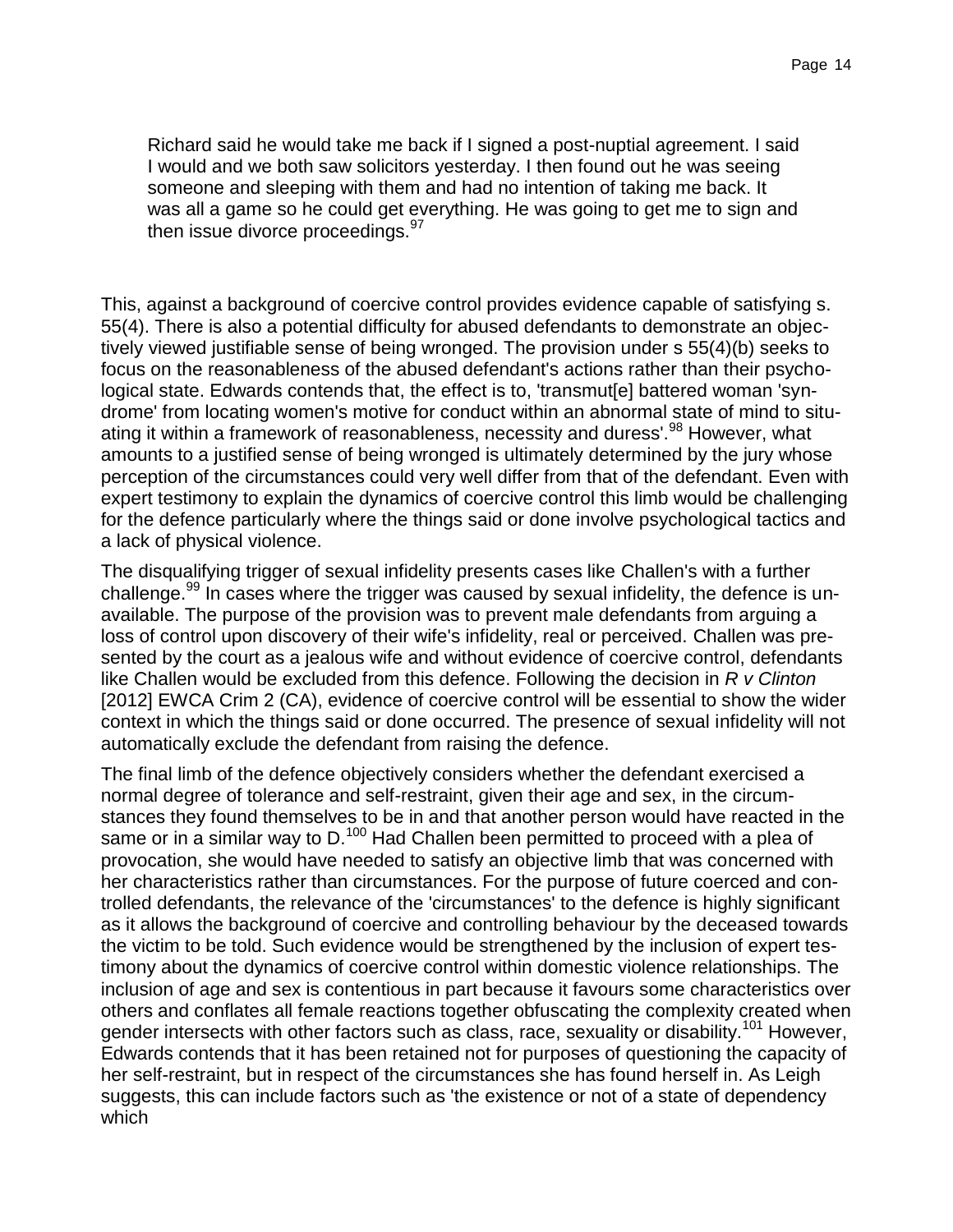### 85

could be economic, emotional or psychological'.<sup>102</sup> Sex ought to be subsumed under 'the circumstances of the defendant', although its inclusion in statute 'underscores its importance'. $103$ 

The problem of applying this third limb to cases of coercive control such as Challen's is that it is her capacity for restraint that has been eroded due to the circumstances she has found herself to be in. The defence may raise evidence demonstrating the history of abusive behaviour used by the deceased towards the defendant to explain the 'circumstances' she was in. Expert testimony can be included to explain how that behaviour impacted upon her as a woman. But she will be judged against a woman in her situation who exercises a 'normal degree of tolerance and self-restraint' and arguably any reduction in her capacity caused by the coercive control, ought not to be included in that assessment. Challen was unable to exercise self-restraint precisely because her capacity to do so was eroded. The jury would have to be persuaded that she lost self-control, because of things said and done and that other people subjected to the types of psychological control she was, that had the capacity to exercise self-restraint would have done as she did. It is easily conceivable that many jurors would not conclude that this element of the defence could be satisfied.

# **Conclusion**

It may be possible that defendants who kill their abusers could successfully rely on the partial defence of diminished responsibility, where expert testimony is relied upon to explain the impact coercive control can have on a person. However, it places the focus and excusatory factors on the mental state of the abused person, as opposed to the harm she suffered.<sup>104</sup> This is not aligned with the approach taken by the s. 76 offence which is constructed in a manner that requires courts to take the pattern of behaviour involved into account without also establishing that the victim has developed a medical disorder as a result of the behaviour. The threshold to apply diminished responsibility in cases of a coerced defendant is set high and will cause some defendants to be labelled a murderer, without the erosion of their capacity to choose their actions resulting in a conviction that reflects their reduced responsibility. Loss of control manslaughter may also be available to abused defendants who kill their dominator if expert testimony is introduced from those who work with victims or perpetrators of domestic violence to explain the dynamics of it. However, it is questionable whether such evidence will lead to successful pleas in difficult cases where the pattern of behaviour adopted by the deceased is predominantly based on psychological tactics and where there is no threat of physical harm. The framework of the defence readily lends itself to jury inconsistency, particularly in efforts to establish that the coerced defendant experienced a loss of control and that objectively a person in the same circumstances would have acted in the same or similar way. Much will depend on whether judges and juries are able to understand the strategies used by the deceased and the adverse effects it has upon the victim's capacity to exercise choices. The Court of Appeal's forthcoming decision in Challen's case will be informative about the future of the existing partial defences to murder.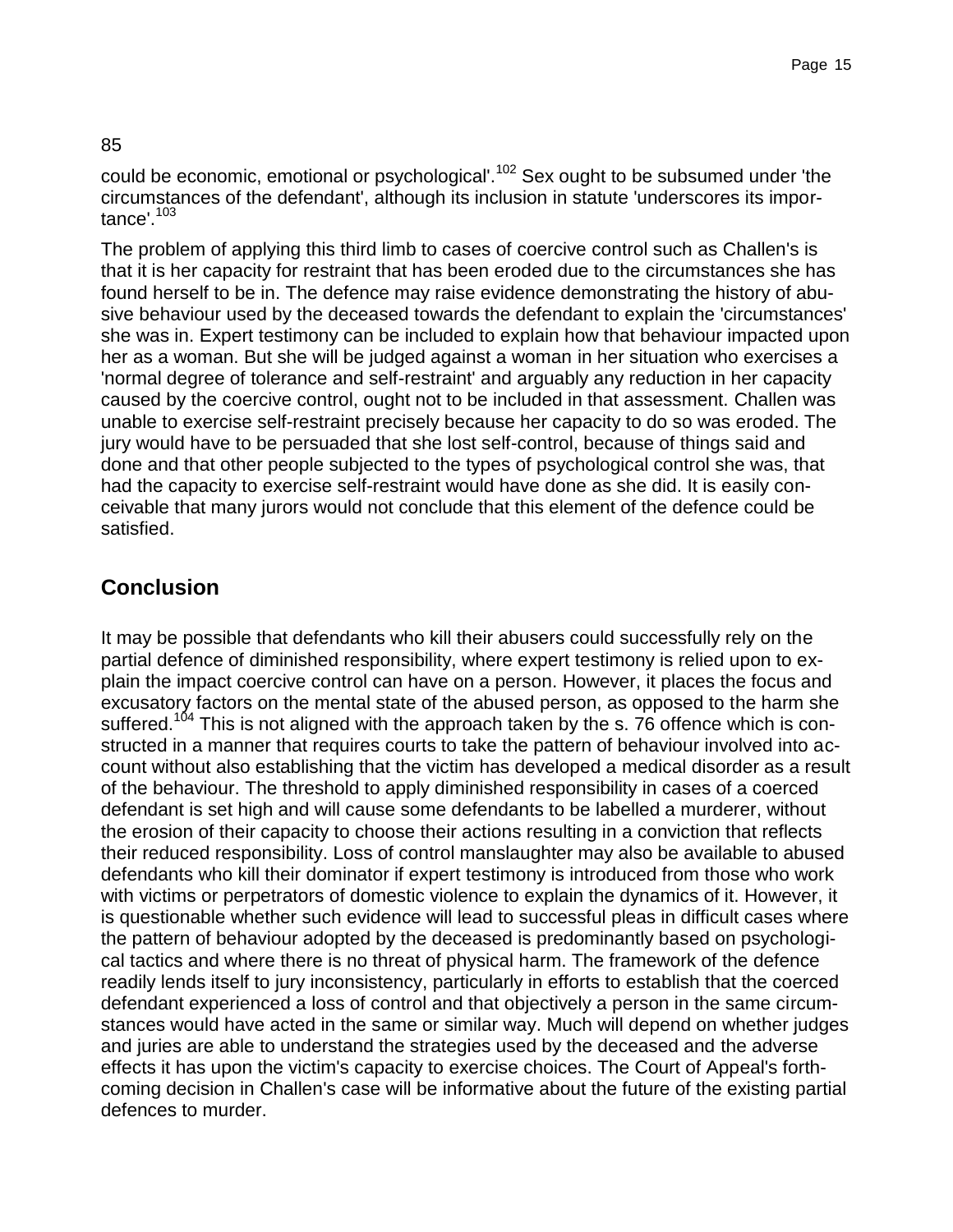The argument that a specific defence for battered people is required to accommodate 'the unique situation of abused persons is long overdue' has been endorsed by Carline and Easteal.<sup>105</sup> Such a defence that specifically related to BWS was briefly considered and dismissed by the Law Commission during the homicide law reform consultation, because of its gender-specificity.<sup>106</sup> In developing a discrete offence that seeks to address the experiences and harm of victims coerced and controlled by a family member or intimate partner, it has become timely to raise similar discussions in respect of defences, an opportunity that the recent Domestic Abuse Bill Consultation did not take. Reflecting the language of the

### 86

offence, a partial defence to murder based on the concept of coercive control may be more appropriate and in line with the government's focus of addressing domestic violence within the criminal justice system, than expecting the courts to interpret the existing partial defences in line with the offence. It would arguably provide an opportunity to develop a framework that increases fairness and consistency in the criminal law, particularly as it applies to the psychologically abused who kills their abuser. However, murder is an example of only one offence that can be committed by the coerced and controlled and further discussion should be undertaken about the inadequacy of general defences to accommodate abused defendants who commit crimes as a consequence of that abuse. This needs further exploration as it is unfair that these vulnerable defendants are treated as blameworthy as others with full control of their capacity-making faculties.

# **Declaration of Conflicting Interests**

The author(s) declared no potential conflicts of interest with respect to the research, authorship, and/or publication of this article.

# **Funding**

The author(s) received no financial support for the research, authorship, and/or publication of this article.

1 The use of the term domestic violence throughout this article includes all forms of domestic abuse.

2 F Hamilton, 'My Mum Murdered My Dad. It Was His Fault' *The Times*17 February 2018.

<https://www.thetimes.co.uk/article/my-mum-murdered-my-dad-it-was-his-fault-0l9hg 955q> accessed 28 August 2018.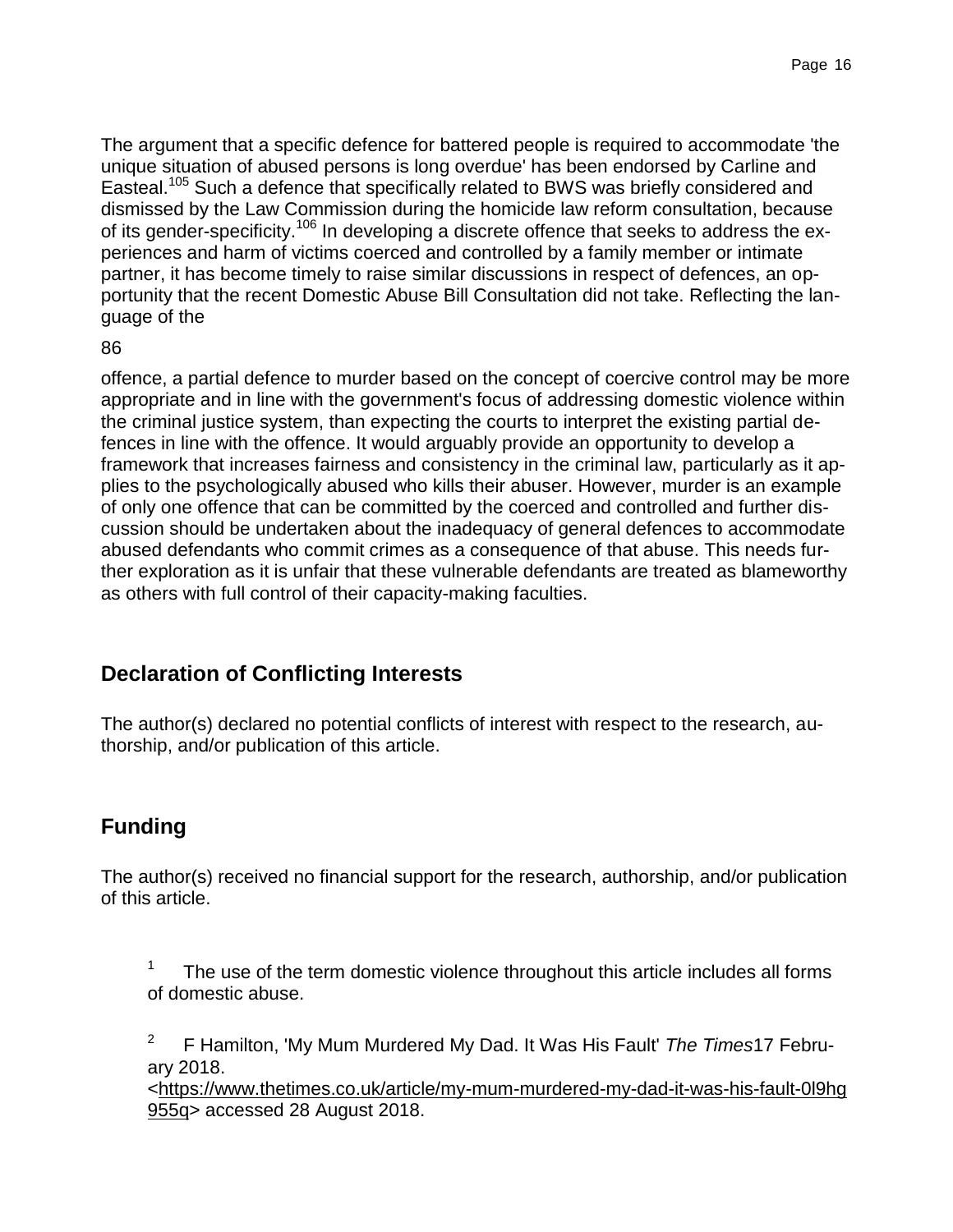<sup>3</sup> A McColgan, 'In Defence of Battered Women Who Kill' (1993) 13 *Oxford Journal of Legal Studies* 508.

<sup>4</sup> Section 76 applies to coercive and controlling behaviour directed at intimate partners or family members.

<sup>5</sup> E Stark, *Coercive Control: How Men Entrap Women in Personal Life* (OUP, London 2007), 5.

6 Ibid at 205, 377–8 and 130.

 $7$  C Bishop and V Bettinson, 'Evidencing Domestic Violence, Including Behaviour that Falls Under the New Offence of 'Controlling or Coercive Behaviour' (2018) 22(1) *International Journal of Evidence and Proof* 3, 7.

<sup>8</sup> E Stark, 'Re-presenting Battered Women: Coercive Control and the Defense of Liberty'. (2012) *Sine loco* (2012) at 5.

<sup>9</sup> Sisters for Change, 'Unequal Regard, Unequal Protection: Public Authority Responses to Violence Against BME Women in England' (2017) 24. <http://sistersforchange.org.uk/wp-content/uploads/2017/11/SistersForChange\_Uneq ualRegardUnequalProtection\_Nov2017\_Web.pdf> accessed 28 August 2018; see also, A Carline, 'Zoora Shah: An Unusual Woman' (2005) 14(2) *Social and Legal Studies* 215.

 $10$  C Donovan, R Barnes and C Nixon, 'The Coral Project: Exploring Abusive Behaviours in Lesbian, Gay, Bisexual and/or Transgender Relationships. Interim Report' (September 2014) at 23.

<https://www2.le.ac.uk/departments/criminology/documents/coral-project-interim-rep ort> accessed 1 October 2018.

<sup>11</sup> C Donovan and R Barnes, 'Domestic Violence and Abuse in Lesbian, Gay, Bisexual and/or Transgender (LGB and/or T) Relationships' Sexualities: forthcoming. First published 17 Feb 2017 on-line.

<sup>12</sup> Cross-government definition.

<https://www.gov.uk/guidance/domestic-violence-and-abuse#domestic-violence-andabusenew-definition> accessed 20 August 2018. Domestic violence and abuse can be directed 'between those aged 16 or over who are, or have been, intimate partners or family members regardless of gender or sexuality'.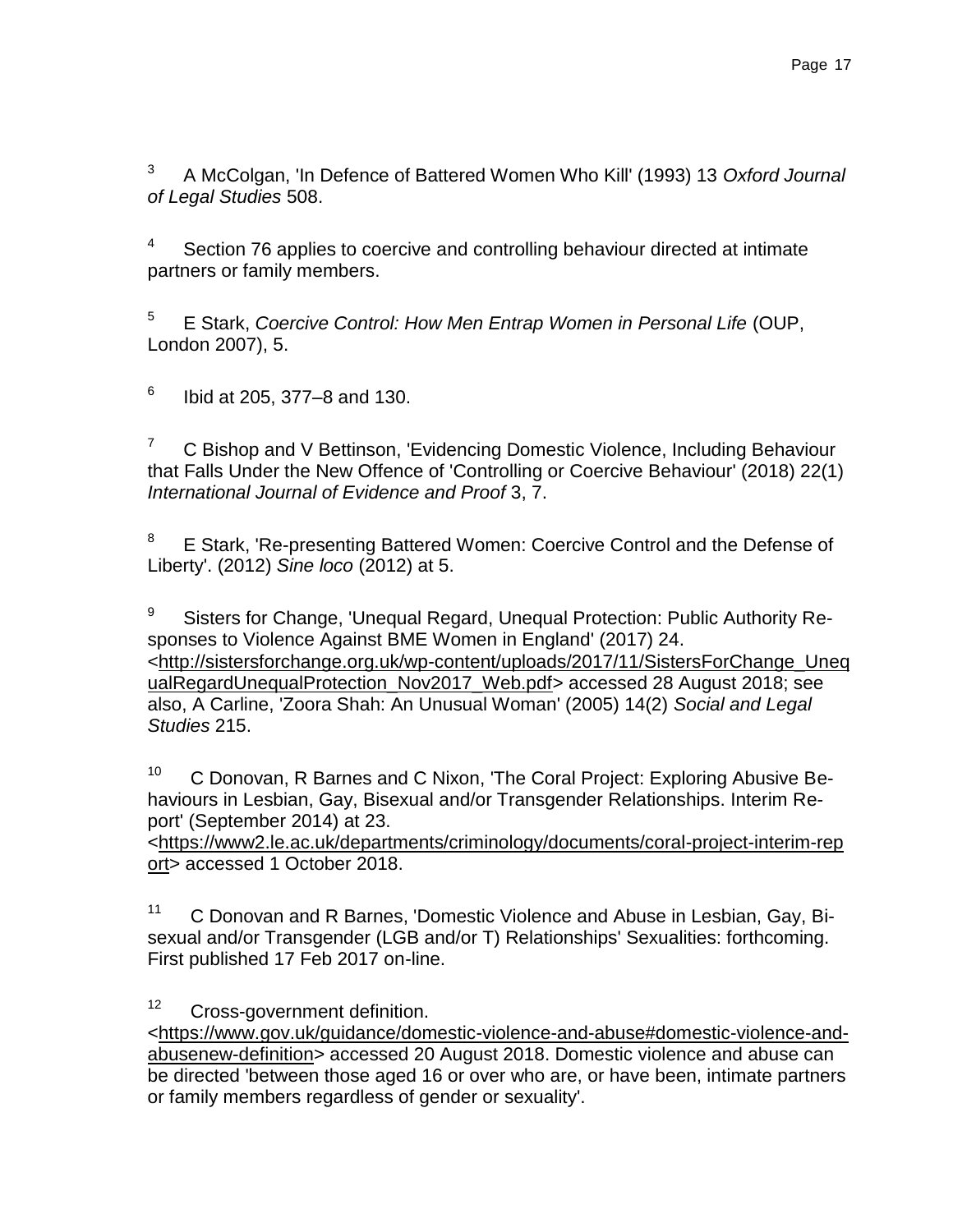<sup>13</sup> MA Dutton and LA Goodman, 'Coercion in Intimate Partner Violence: Toward a New Conceptualization' (2005) 52(11–12) *Sex Roles* 743, 747.

<sup>14</sup> DG. Dutton and S Painter, 'Emotional Attachments in Abusive Relationships: A Test of Traumatic Bonding Through Theory' (1993) 8 *Violence and Victims* 105, 107.

 $15$  E Williamson, 'Living in the World of the Domestic Violence Perpetrator: Negotiating the Unreality of Coercive Control' (2010) 16(12) *Violence Against Women* 1412.

<sup>16</sup> V Bettinson, 'Criminalising Coercive Control in Domestic Violence Cases: Should Scotland Follow the Path of England and Wales?' (2016) 3 Crim LR 165.

<sup>17</sup> J Herman, *Trauma and Recovery* (Basic Books, New York 1997), 34.

<sup>18</sup> R Aitken and V Munro, 'Domestic Abuse and Suicide: Exploring the Links with Refuge's Client Base and Work Force' (2018) *Refuge and Warwick Law School* 11. <https://www.refuge.org.uk/wp-content/uploads/2018/07/domestic-abuse-suiciderefu ge-warwick-july2018.pdf> accessed 1 October 2018.

<sup>19</sup> Ibid at 7. They rely on findings in S Walby, *The Cost of Domestic Violence* (Women and Equality Unit, London 2004) that show the number of suicides by female victims of domestic violence and abuse account for more than one-third of all female suicides in England and Wales.

<sup>20</sup> E Stark and A Flitcraft, *Women at Risk: Domestic Violence and Women's Health* (SAGE, London 1996).

<sup>21</sup> See Aitken and Munro (n 18) at 12; and TL Weaver, JA Allen, E Hopper, ML Maglione, D McLaughlin, MA McCullough, MK Jackson, T Brewer, 'Mediators of Suicidal Ideation Within a Sheltered Sample of Raped and Battered Women' (2007) 28(5) *Health Care For Women International* 478.

<sup>22</sup> HM Government, Transforming the Response to Domestic Abuse: Government Consultation (2018) at 13.

<https://consult.justice.gov.uk/homeoffice-moj/domestic-abuse-consultation/supportin g\_documents/Transforming%20the%20response%20to%20domestic%20abuse.pdf> accessed 1 October 2018.

 $23$  Coroners and Justice Act 2009, ss 52, 54–6.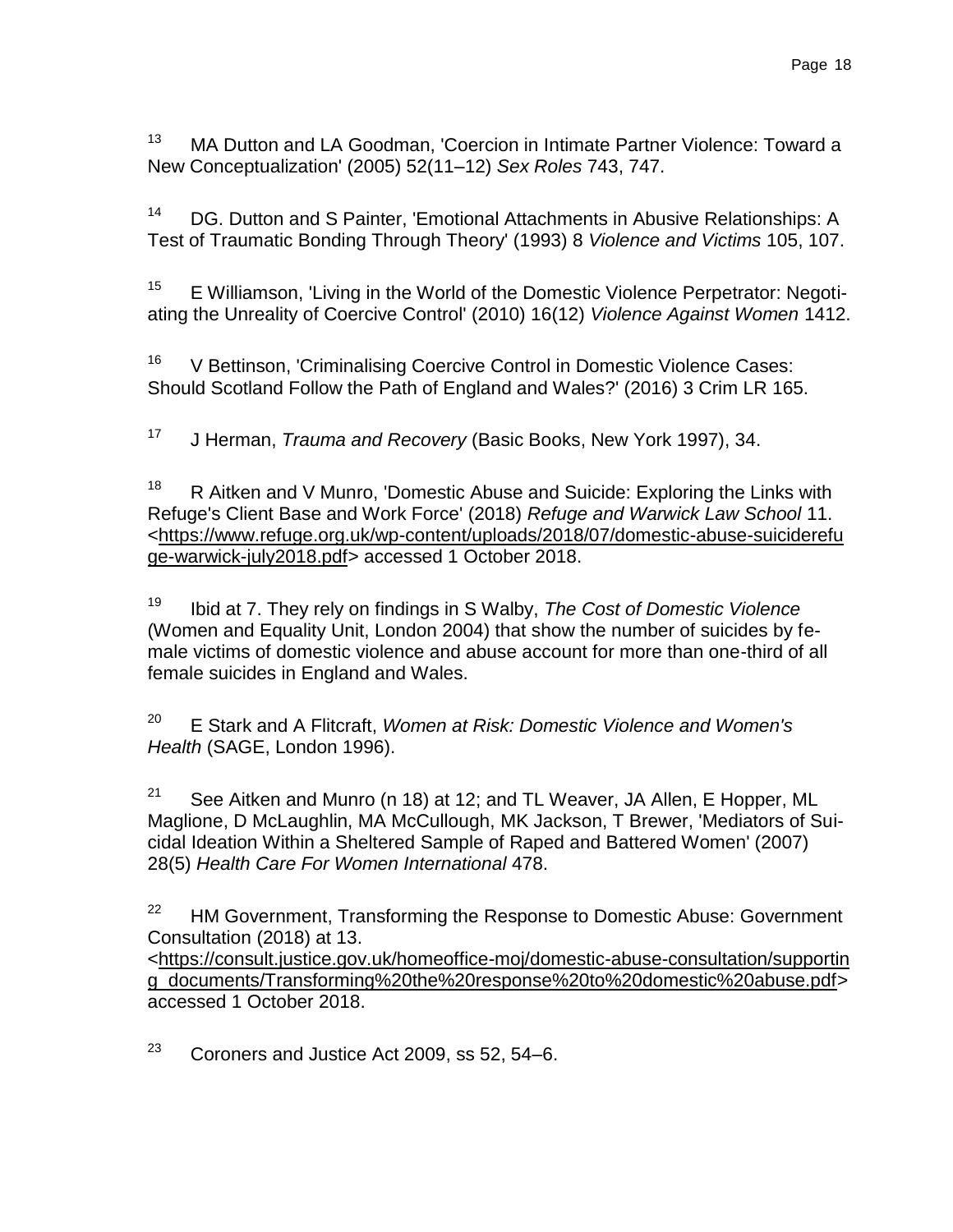$24$  S Edwards, 'Loss of Self-Control: When His Anger Is Worth More than Her Fear' in A Reed and M Bohlander (eds), *Loss of Control and Diminished Responsibility Manslaughter: Domestic, Comparative and International Perspectives* (Ashgate, Surrey, 2011), 79–95.

25 The organisation funding Challen's appeal case.

<sup>26</sup> See <https://www.justiceforwomen.org.uk/sally-challen-appeal/> accessed 28 August 2018.

 $27$  Ibid.

<sup>28</sup> Challen was 15 when she met the victim, he was 22 years old. Davina James-Hanman, an expert in 'coercive control' instructed by Challen's legal team describes the effect of the control she experienced as corrosive and her entrapment in the relationship was 'so absolute that … she was unable to cope alone and establish an identity for herself that was separate from that which she had been taught' <http://www.thejusticegap.com/2018/02/sally-challen-appeal> accessed 29 August 2018. See also, E Stark (n 8).

<sup>29</sup> See Justice for Women (n 26). This is typical of behaviour now popularised as 'gas lighting' a term derived from the play *Gas Light* (1938) by P Hamilton.

 $30$  See Herman (n 17). At the time of Challen's trial, the defence psychiatrist diagnosed her with depression. Battered Woman Syndrome was not raised, presumably as there were no indications of physical violence towards Challen. Since that time, she has been 'diagnosed with a dependent personality disorder which would have led to a destructive and consuming attachment to the deceased', see Justice for Women (n 26).

<sup>31</sup> Editorial, 'Sally Challen guilty of murdering husband Richard with hammer' *BBC News* 23 June 2011. <https://www.bbc.co.uk/news/uk-england-surrey-13892154> accessed 16 August 2018.

<sup>32</sup> *R v Challen (Georgina Sarah)* [2012] 2 Cr App R (S) 20.

- $33$  Ibid at para. 4.
- $34$  Ibid at para. 3.
- $35$  Ibid at para. 5.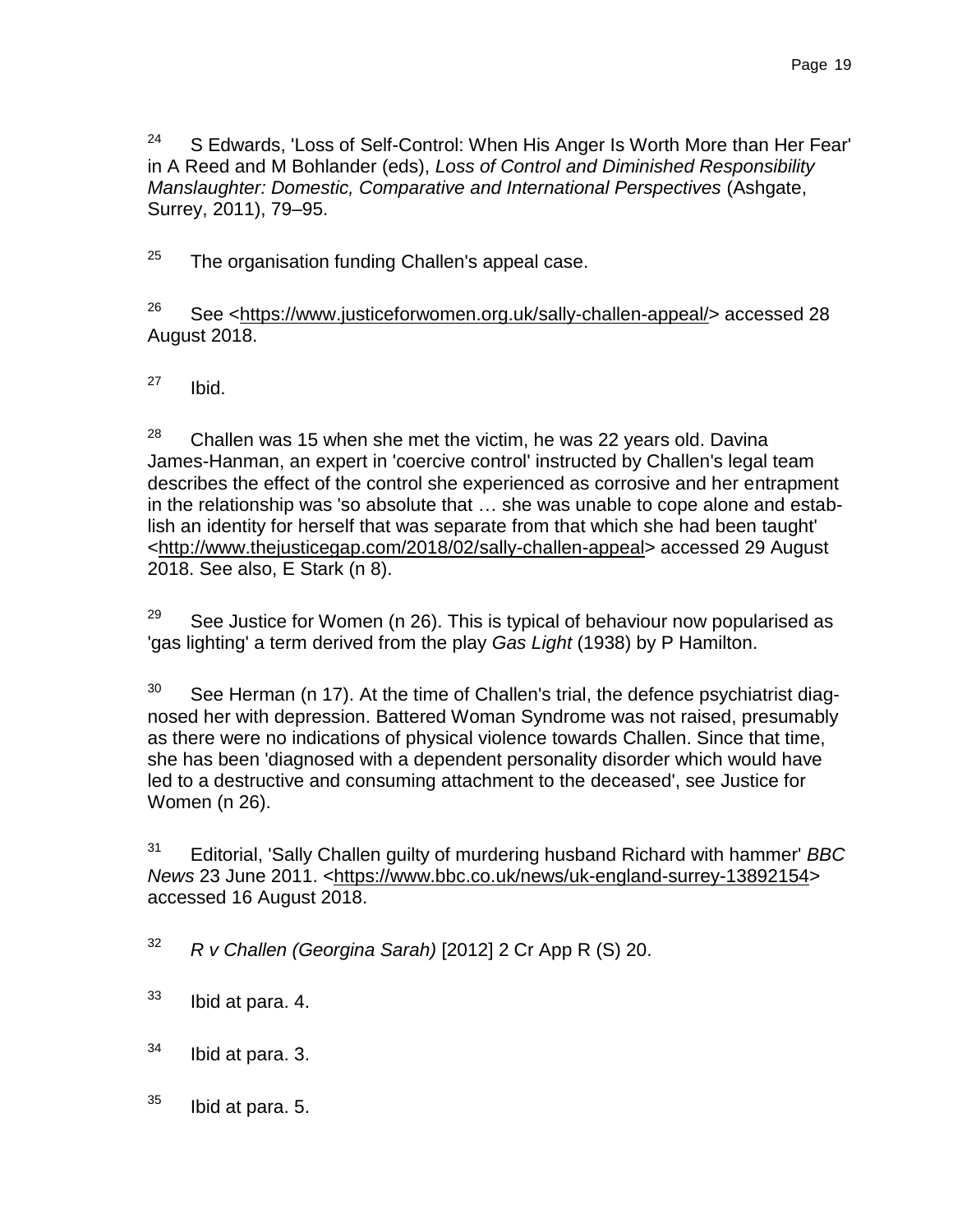$36$  Home Office, 'Strengthening the Law on Domestic Abuse—A Consultation' (2014).

 $37$  J Tolmie, 'Coercive Control: To Criminalize or Not to Criminalize?' (2018) 18(1) *Criminology and Criminal Justice* 50.

<sup>38</sup> S Walklate, K Fitz-Gibbon and J McCulloch, 'Is More Law the Answer? Seeking Justice for Victims of Intimate Partner Violence Through the Reform of Legal Categories' (2018) 18(1) *Criminology and Criminal* Justice 115 at 118. Section 76 offence had only been 'used 62 times with eight of the 22 forces examined not having charged one person' in the first six months of entering into force.

 $39$  Statistical Bulletin: Domestic Abuse in England and Wales: year ending March 2017.

<https://www.ons.gov.uk/peoplepopulationandcommunity/crimeandjustice/bulletins/d omesticabuseinenglandand-

wales/yearendingmarch2017#crown-prosecution-service-prosecutions-and-convictio ns> accessed 22 August 2018.

<sup>40</sup> See Walklate and others (n 38) at 125.

<sup>41</sup> A Robinson, MG Pinchevsky and J Guthrie, 'Under the Radar: Policing Non-Violent Domestic Abuse in the US and UK' (2016) 40(3) *International Journal of Comparative and Applied Criminal Justice* 195.

42 A Myhill and K Johnson, 'Police use of Discretion in Response to Domestic Violence' (2016) 16(1) *Criminology and Criminal Justice* 3.

43 A Robinson, A Myhill and J Wire, 'Practitioner (Mis) Understandings of Coercive Control in England and Wales' (2018) 18(1) *Criminology and Criminal Justice* 29, 44.

44 A Robinson, G Pinchevsky and J Guthrie, 'A Small Constellation: Risk Factors Informing Police Perceptions of Domestic Abuse' (2018) 28(2) *Policing and Society* 189.

 $45$  C Wiener, 'What is "Invisible in Plain Sight": Policing Coercive Control' (2017) 56(4) *The Howard Journal* 500 at 506.

<sup>46</sup> See DG Dutton and S Painter (n 14).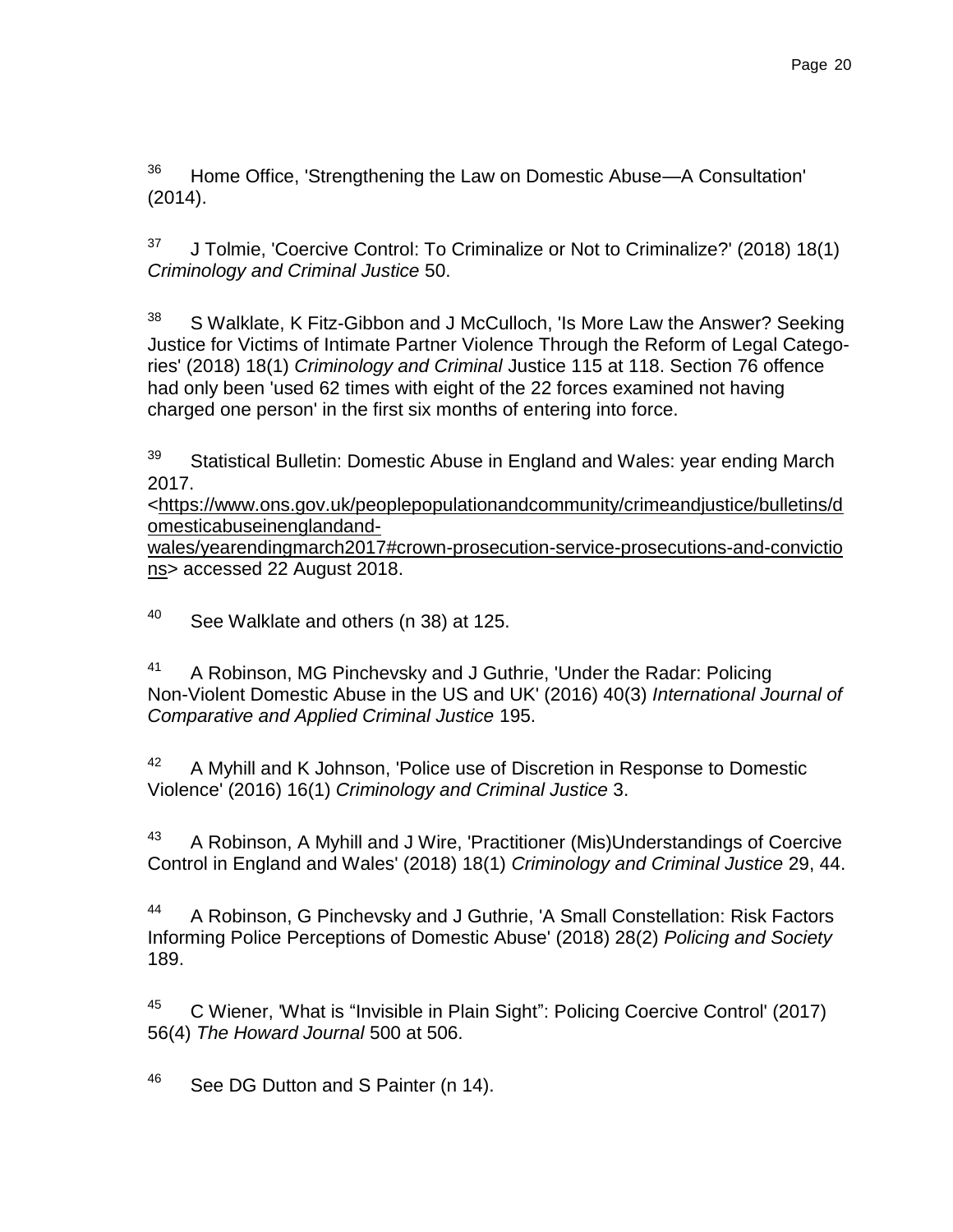<sup>47</sup> J Herring, 'The Serious Wrong of Domestic Abuse and the Loss of Control Defence' in A Reed and M Bohlander (eds), *Loss of Control and Diminished Responsibility Manslaughter: Domestic, Comparative and International Perspectives* (Ashgate, Surrey, 2011), 73.

 $48$  E Stark, 'Policing Partner Abuse and the New Crime of Coercive Control in the United Kingdom' (2016) 8(4) *Family and Intimate Partner Violence Quarterly* 345.

 $49$  At the end of 2016, five cautions were issued and 155 defendants were prosecuted: Statistical Bulletin: Domestic Abuse in England and Wales: year ending March 2017.

<https://www.ons.gov.uk/peoplepopulationandcommunity/crimeandjustice/bulletins/d omesticabuseinenglandand-

wales/yearendingmarch2017#crown-prosecution-service-prosecutions-and-convictio ns> accessed 22 August 2018.

<sup>50</sup> Reported in the Daily Mail 20 May 2016.

<http://www.dailymail.co.uk/news/article-3599415/He-wanted-abs-huge-e-like-Kim-K ar-

dashian-Controlling-boyfriend-forced-girlfriend-run-treadmill-showed-pictures-women -told-didn-t-look-good.html#ixzz4M74hEscI> accessed 22 August 2018.

<sup>51</sup> Editorial, 'Paul Playle jailed for stalking wife for two years' *BBC News,* 24 January 2018. <http://www.bbc.co.uk/news/ukengland-sussex-42805203> accessed 14 August 2018.

 $52$  Ibid.

<sup>53</sup> The CPS Case Information System recorded 309 s. 76 offences where a prosecution commenced at magistrates' courts in the year ending March 2017 Statistical Bulletin: Domestic Abuse in England and Wales: year ending March 2017. <https://www.ons.gov.uk/peoplepopulationandcommunity/crimeandjustice/bulletins/d omesticabuseinenglandand-

wales/yearendingmarch2017#crown-prosecution-service-prosecutions-and-convictio ns> accessed 22 August 2018.

<sup>54</sup> B Midson, 'Coercive control and Criminal responsibility: Victims Who Kill Their Abusers' (2016) 27(4) *Criminal Law Forum* 417, 433.

 $55$  Ibid at 434.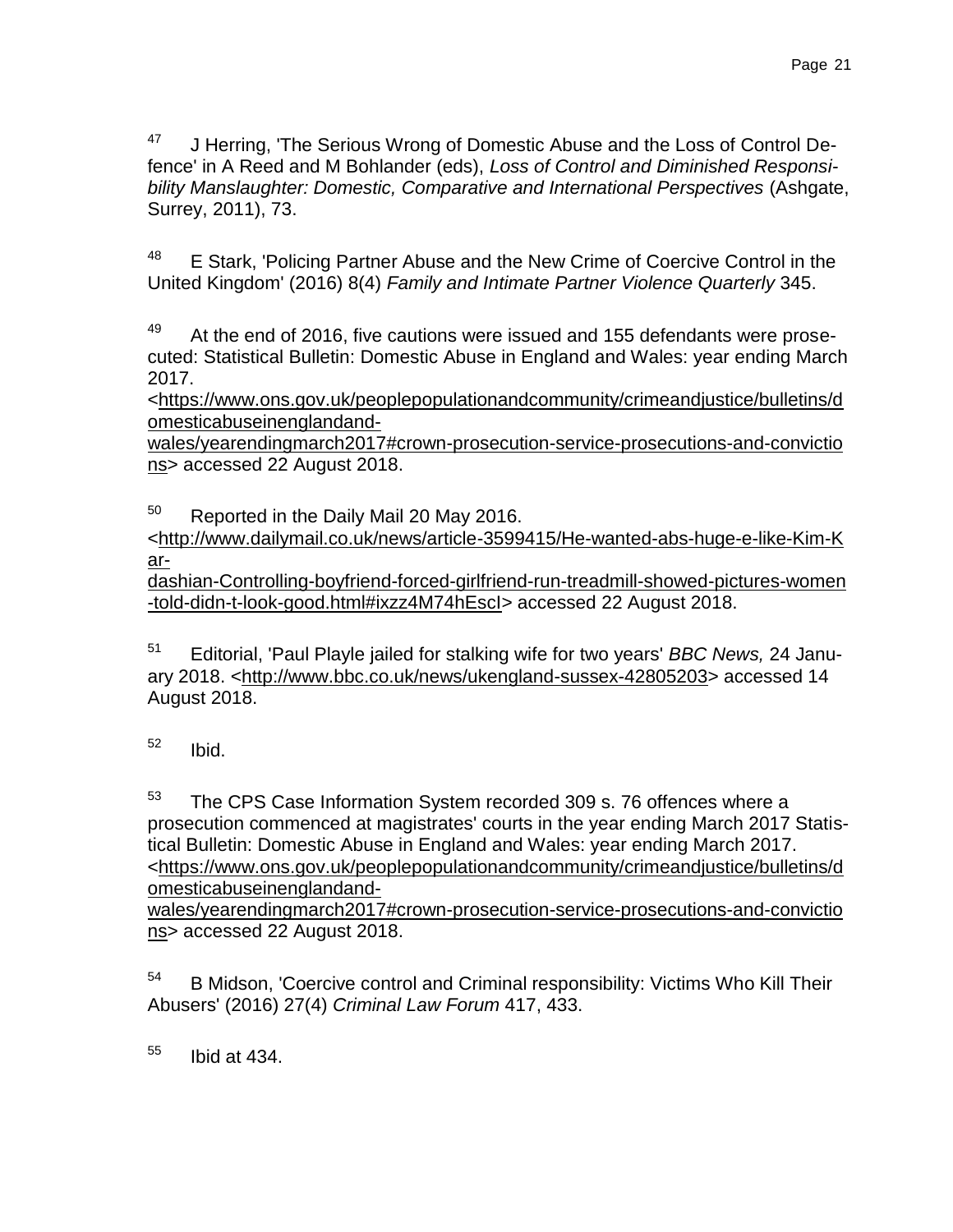<sup>56</sup> E Sheehy, J Stubbs and J Tolmie, 'Securing Fair Outcomes for Battered Women Charged with Homicide: Analysing Defence Lawyering in *R v Falls'* (2014) 38 *Melbourne University Law Review* 666, 695.

 $57$  See B Midson (n 55) at 433. Midson adopts concepts of responsibility from N Lacey, 'Space, Time and Function: Intersecting Principles of Responsibility Across the Terrain of Criminal Justice' (2007) 1 *Criminal Law and Philosophy* 233; J Dressler, 'Battered Women and Sleeping Abusers: Some Reflections' (2006) 3 *Ohio State Journal of Criminal Law* 457.

<sup>58</sup> A Carline and P Easteal, *Shades of Grey—Domestic and Sexual Violence Against Women* (Routledge, Oxford 2014), 134–5.

<sup>59</sup> J Loveless, '*R v GAC*: Battered Woman "Syndromization"'(2014) 9 *Criminal Law Review* 655, 656; N Wake, 'Human Trafficking and Modern-Day Slavery: When Victims Kill' (2017) 9 Crim LR658.

<sup>60</sup> See A McColgan (n 3); M Burton, *Legal Responses to Domestic Violence* (Oxon: Routledge-Cavendish, 2008).

<sup>61</sup> C Wells, 'Battered Woman Syndrome and Defences to Homicide: Where Now?' (1994) 14 *Legal Studies* 266.

<sup>62</sup> L Walker, *The Battered Woman* (New York: Harper and Row, 1979), pxv.

<sup>63</sup> M Burman and O Brooks-Hay, 'Aligning Policy and Law? The Creation of a Domestic Abuse Offence Incorporating Coercive Control' (2018) 18(1) *Criminology and Criminal Justice* 67.

<sup>64</sup> B Dempsey, 'Gender Neutral Laws and Heterocentric Policies: 'Domestic abuse as Gender-Based abuse' and Same-Sex Couples' (2011) 15(3) *Edinburgh Law Review* 381, 390.

 $65$  Table 14: Statistical Bulletin: Domestic Abuse in England and Wales: year ending March 2017.

<https://www.ons.gov.uk/peoplepopulationandcommunity/crimeandjustice/bulletins/d omesticabuseinenglandand-

wales/yearendingmarch2017#crown-prosecution-service-prosecutions-and-convictio ns> accessed 22 August 2018. There was 1 homicide of a female partner/expartner by a female defendant in the same time range.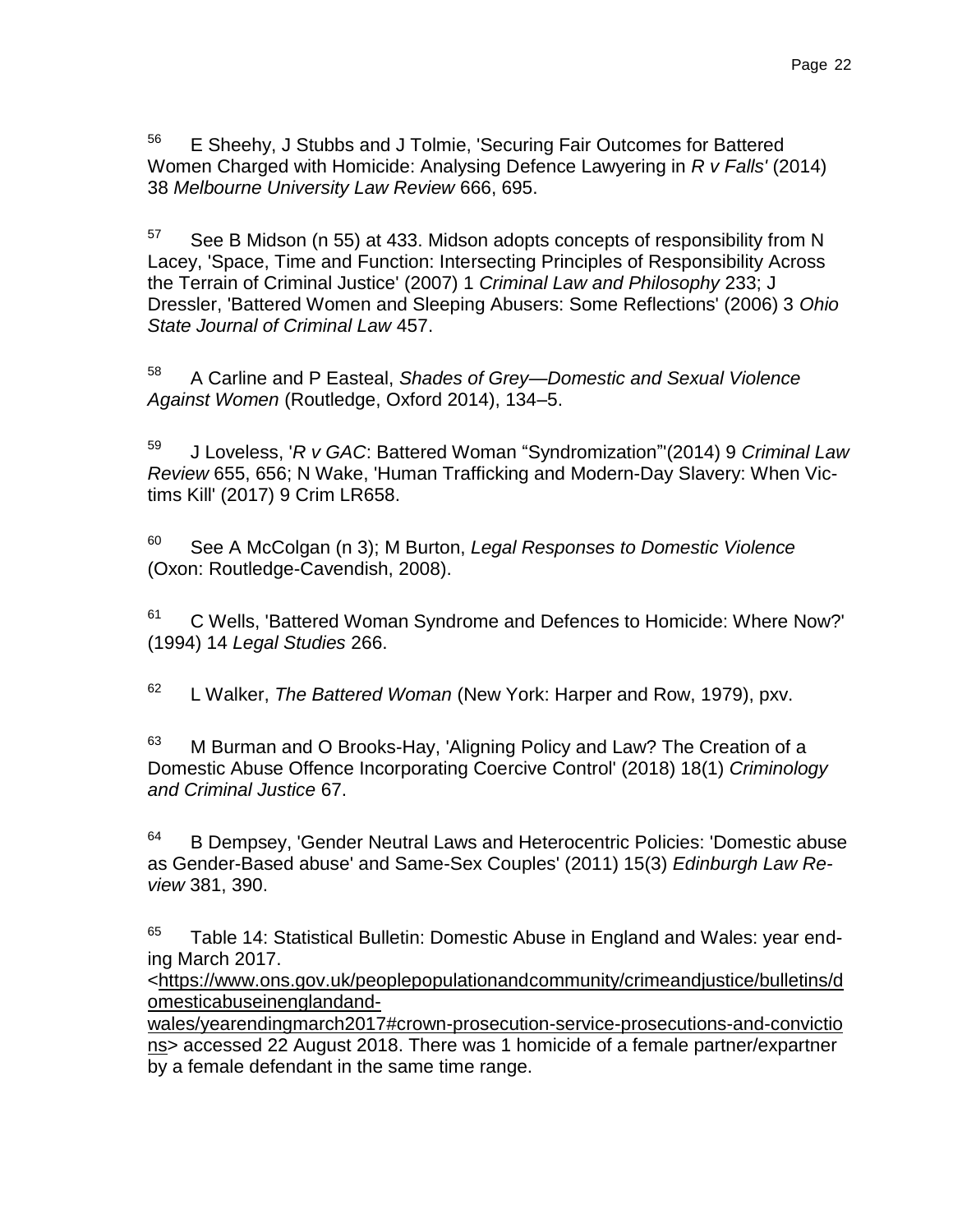<sup>66</sup> Experiences described as 'Intimate Terrorism' of LGBT participants were found in Donovan and others (n 10); C Donovan and R Barnes, 'Domestic Violence and Abuse in Lesbian, Gay, Bisexual and/or Transgender (LGB and/or T) Relationships' (2017) *Sexualities* forthcoming (First published 17 Feb 2017 on-line).

 $67$  S. Edwards, 'Anger and Fear as Justifiable Preludes for Loss of Self-Control' (2010) 74 JCL 223.

 $68$  See Burton (n 60) at 74.

 $69$  Battered Woman Syndrome does not appear to have been explored.

 $70$  McColgan, 'In Defence of Battered Women Who Kill' (n 3) at 509; D Nicholson and R Sanghvi, 'Battered Women and Provocation: The Implications of *R v Ahluwalia*' (1993) Crim LR 728, 737.

 $71$  See Weiner (n 45).

 $72$  The deceased was killed prior to the amendments under s. 52 of the Coroners and Justice Act 2009 when an abnormality of mind was required.

<sup>73</sup> S Kyd, T Elliott and MA Walters, *Clarkson and Keating: Criminal Law* (9th edn, London: Sweet and Maxwell, 2017), 1081; K O'Donovan, 'Defences for Battered Women Who Kill' (1991) 18 *Journal of Law and Society* 219..

 $74$  See Carline and Easteal (n 58) at 141; Carline (n 9).

 $75$  McColgan, 'In Defence of Battered Women Who Kill' (n 3) at 513.

 $76$  R Mackay and B Mitchell, 'The New Diminished Responsibility Plea in Operation: Some Initial Findings' (2017)18 Crim LR26.

 $77$  This evidence did not exist at the time of Challen's trial and would represent the fresh evidence proposed in her application for leave to appeal.

<sup>78</sup> A McColgan, 'General Defences' in D Nicholson and L Bibbings (ed), *Feminist Perspectives on Criminal Law* (Cavendish, London 2000), 152.

 $79$  <https://www.justiceforwomen.org.uk/> (n 26).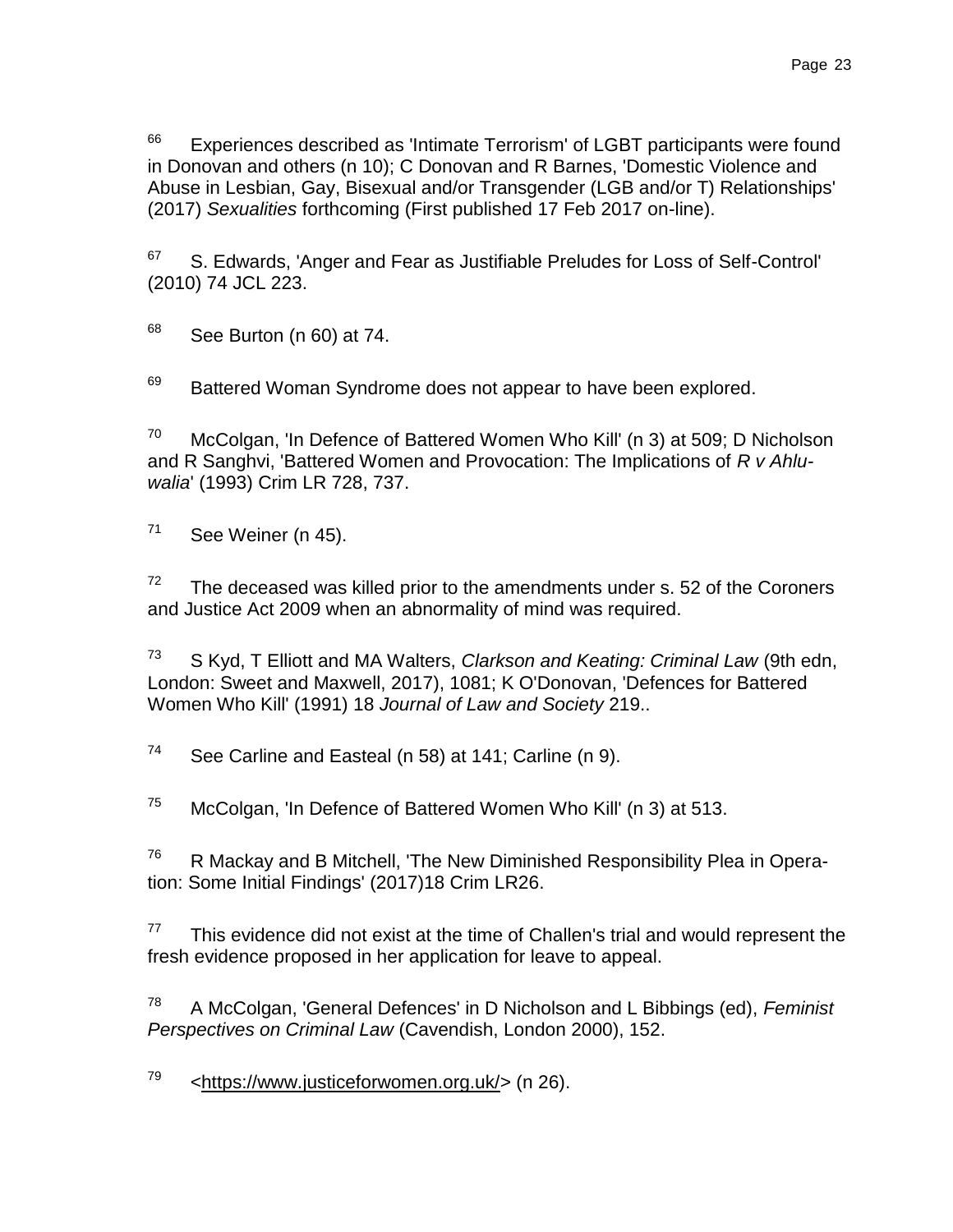80 McColgan, 'In Defence of Battered Women Who Kill' (n 3) at 509.

 $81$  Section 2 Homicide Act 1957 as amended by s. 52 Coroners and Justice Act 1957.

 $82$  R MacKay, 'The New Diminished Responsibility Plea: More than Mere Modernisation?' in A Reed, M Bohlander (eds), *Loss of Control and Diminished Responsibility Manslaughter: Domestic, Comparative and International Perspectives* (Ashgate, Surrey, 2011), 10.

- 83 Although they would not be excluded from the other options.
- 84 Coroners and Justice Act 2009, s. 54(6).
- <sup>85</sup> *R v Gurpinar* [2015] EWCA Crim 178.
- <sup>86</sup> Lord Taylor CJ, *R v Ahluwalia* [1992] 4 All ER 889 at 896.
- <sup>87</sup> *R v Challen (Georgina Sarah)* [2012] 2 Cr App R (S) 20 at para. 7.
- <sup>88</sup> Ibid at para. 8.
- $89$  See Edwards (n 24) at 89.
- $90$  See Herring (n 47) at 68.
- <sup>91</sup> *Doughty* (1986) 83 Cr App R 319.

 $92$  From V against D or another identified person (Coroners and Justice Act 2009, s. 55 (3)).

- <sup>93</sup> *R v Dhaliwal* [2006] EWCA Crim 1139.
- <sup>94</sup> <*https://www.justiceforwomen.org.uk\>* (n 26).
- $95$  Herring (n 47) at 66–67.
- $96$  See Edwards (n 67) at 233.